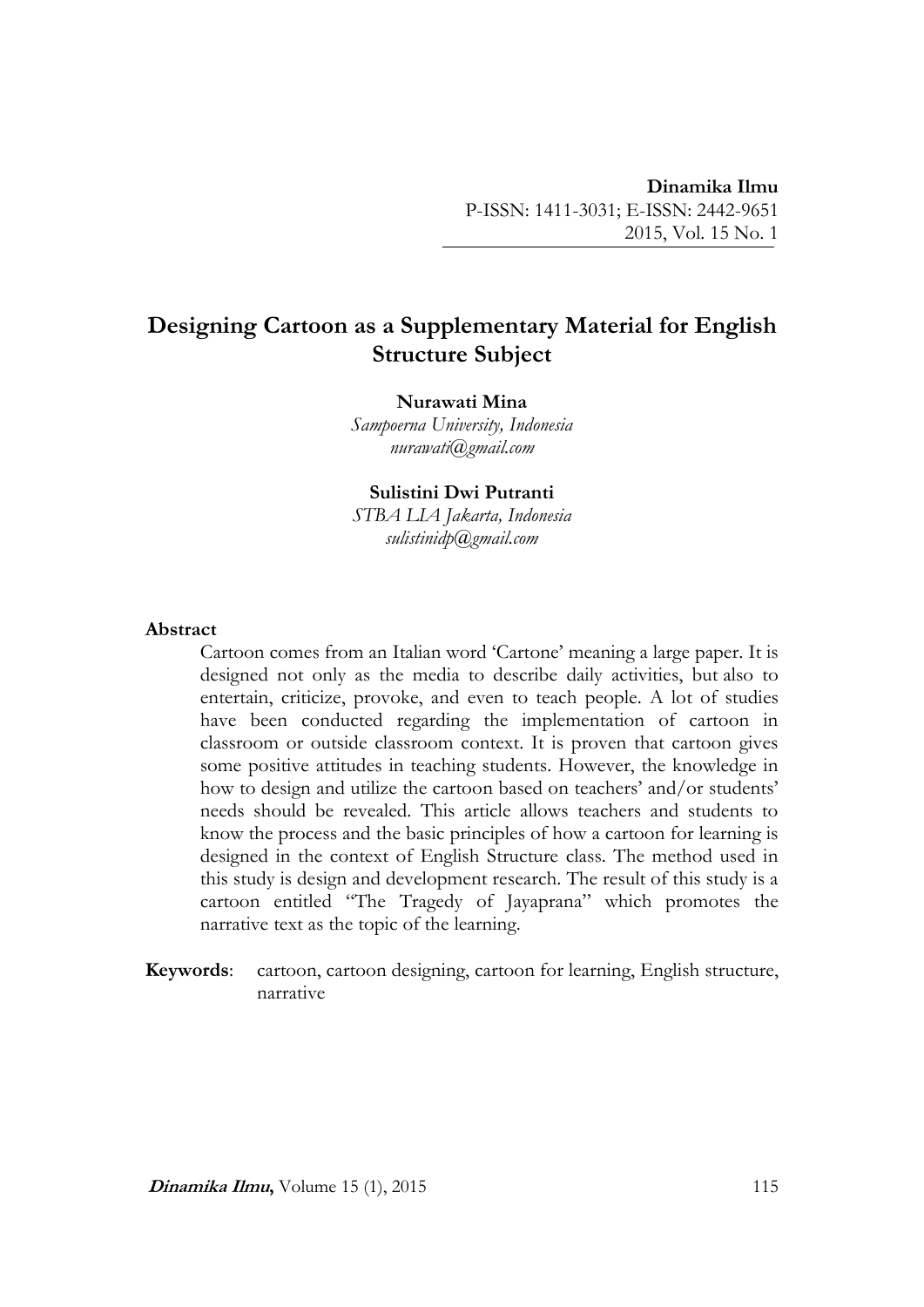## **A. Introduction**

Many studies have been conducted regarding teaching by using cartoon or other animated illustration such as comic, cartoon, and movie, as the teaching aid. The studies show some positive attitudes toward students' performance in language learning, especially in their grammar competence. An experimental study by Arikan & Taraf (2010) focusing on the usage of cartoon in an English lesson revealed that an experimental group which was treated by using cartoon in English lesson showed an excellent result in vocabulary and grammar competencies than the controlled group. A cartoon is created not only for children but also for all ages including adult. High school or college students inevitably need to access images in their daily life. It clarifies that age is not a barrier for cartoon to have its audience. Piaw (2012) conducted an experimental research about reading by using a cartoon to students with average of age 20.2. The result of the research reveals that the students' reading rate increases. Student's motivation toward reading also increases with a significant result, students can master the complicated ideas after reading a text by using cartoon.

In the Faculty of Education, Sampoerna University, English structure (ES) course is a mandatory course for students who take English Language Teaching major and it is held in the second semester. This course aims to increase students' skills, knowledge, understanding, and accuracy of English structure whose materials focus on grammar and structure of the English language. The materials used in ES are mostly in the form of e-book, PDF and PPT which also employ some pictures or illustration in their pages/slides. However, ES does not promote cartoon which has a positive impact toward the students. Thus, this study comes up as the design research which offers a new material for teaching English grammar and structure.

Since this study is a design research, the focus of this study is only on the designing of a cartoon as a supplementary material for university students. Therefore, there is no experimental study conducted in this research to measure students' performance after having the cartoon as their supplementary material. In other words, it only focuses on the design process and its validation, and not on the implementation.

The cartoon is beneficial not only to entertain, but also to teach students in a different way (Wyk, 2011). It offers a fun and meaningful teaching and learning experience. However, creating cartoon which converts a text material to become cartoon is not as simple as drawing pictures. Designing cartoon for teaching and learning needs some basic processes and principles. Thus, this study is trying to give ideas on how a cartoon as a supplementary material for university students is designed, and to show a complete set of examples of a cartoon design.

Cartoon is the amount of pictures telling story regarding social matter such as jokes, politics, people thought or recent event (Fairrington, 2009). As time goes by, cartoon is also used as one of the media in the teaching and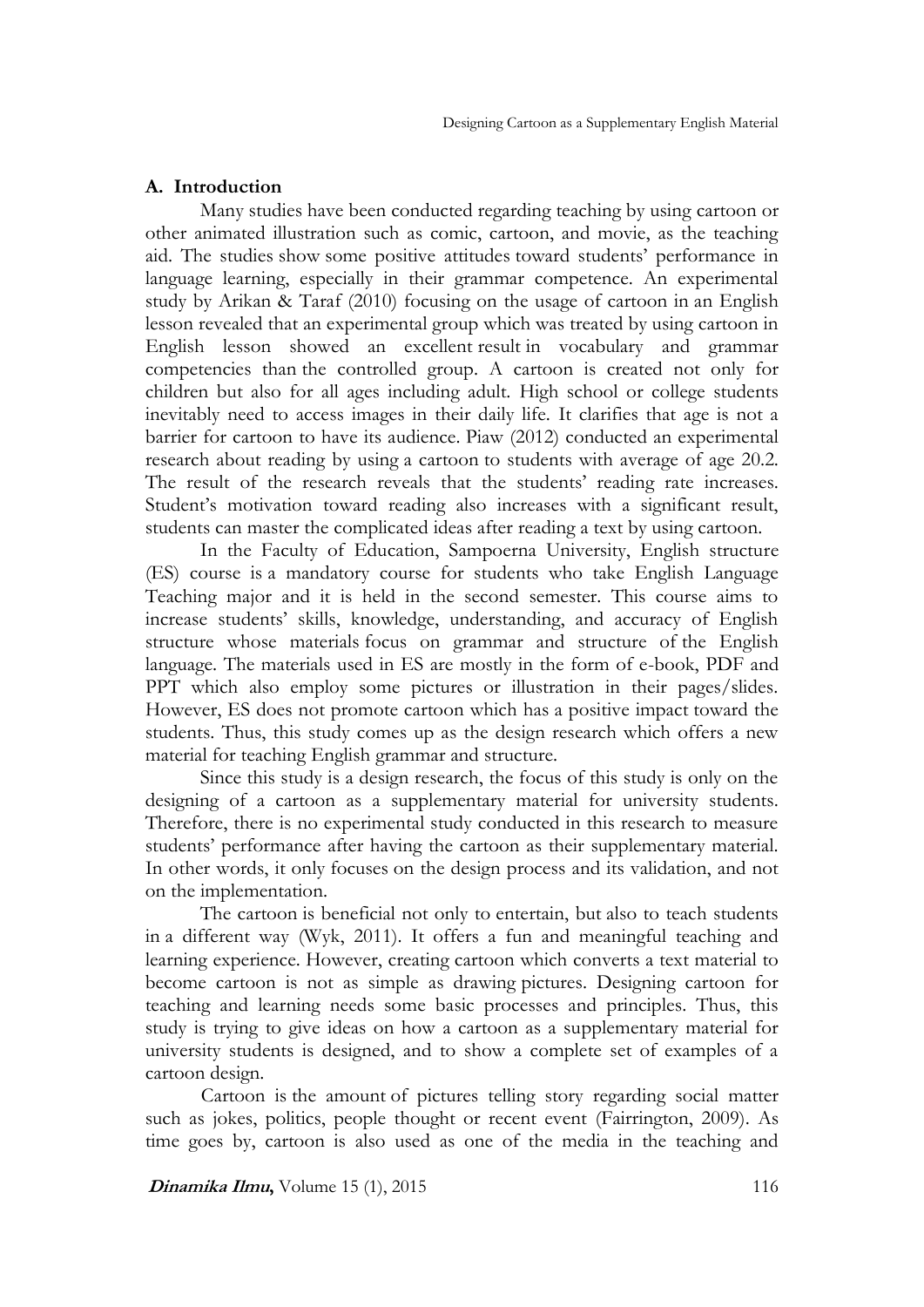learning process. There are some aspects to discuss regarding cartoon in general and in the educational field. They are the genre of cartoon, the elements of cartoon, the implementation of cartoon based on previous researches and other literatures, the design of educational cartoon, and the teaching of grammar with cartoon.

Cartoon Story Maker is the chosen software to support this study. This software is easy to use, it is already completed with some characters and background, and some other features such as: balloons, captions, the choice of publishing, etc. This software is free and downloadable and computer friendly, which means that it does not need a huge memory or a fancy computer specification to download. The extension of the file when it is published is also user friendly. Its extension is html and pdf, so all computer users can use this software.

There are some concepts of cartoon designing in educational field as a supplementary teaching and learning material. The first three concepts come from Kabapinar (2005) based on his study to some students in a science class. The effective cartoon as a teaching and learning material can be a tool to find out students' ideas without being affected by ideas of others, it can provide a purpose for practical work, and fix students' misconception. Another concept is stated by Kabapinar (2005) which stated some concepts of cartoons as a teaching material. The concepts are: the amount of text in the cartoon which has to be as minimal as possible, the cartoon presents a real life situation, and the content of the cartoon should be credible and scientific since it aims for teaching and learning**.** 

Considering cartoon as a teaching and learning material, Bell and Gower as cited in Tomlinson (2003) stated that in designing a teaching and learning material, the author needs to compromise that the material should meet the practical need of teachers and learners and it should match the realities of publishing material. Second, Tomlinson (2003) tells about the course book as one of the materials designed to be flexible to capitalize on teachers' capacity for creativity. Third, Fauzan (2014b) stated that teaching materials should be developed to make the students have the ability to communicate in English in academic and nonacademic situation. Forth, Fauzan (2014c) also stated that an appropriate teaching material became one of the important keys of the improvement of the students' English ability. So there are other two main points to be considered in designing a cartoon as a teaching material. The first, cartoon is possible to be created, published, and used by teacher and/or students; and the second, cartoon can support teachers' creativity in teaching.

## **B. Research Methodology**

Based on Richey & Klein (2007) the type of this research is a design research which creates a product based on some theories and previous researches instead of making a new theory. Based on this, the method and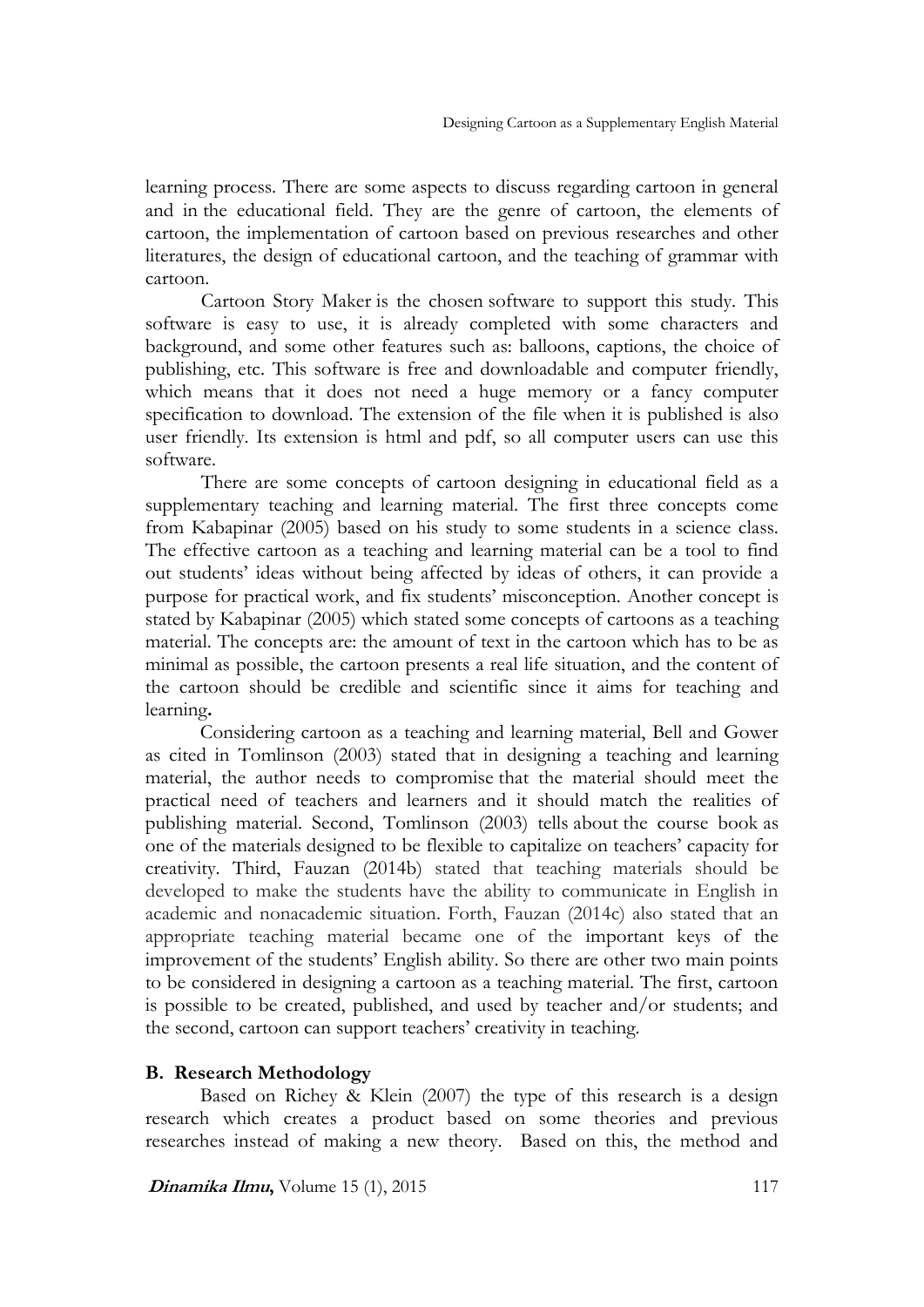strategy to conduct the research will be derived. It is the common methods employed in Design and Development Research by Richey & Klein (2007).

There are a number of steps in Design and Development Research but the common steps from Ellis & Levy (2010) are used. The steps are: a) identifying the problems; b) describing the objective; c) designing and developing the artifact; d) testing the artifact; and e) evaluating the results of testing; and f) communicating those results. Following is the illustration of the steps that is used in this research:



**Figure 1:** The 6-phase design and development research (Ellis & Levy, 2010)

The first step to do is identifying the problem. The problem of this research is the absence of the material which is in the form of cartoon in ES course for university students. Design research is usually conducted because there are complex problems that need an urgent tool to be developed or there is an absence of workable method in a certain context (Ellis & Levy, 2010). In this research, the problem is about the absence of a tool in a subject. However it does not mean that the existing tools or methods or teaching and learning strategies are not workable. This study is merely to offer a new teaching aid called cartoon and assess the possibility of the cartoon to be applied in classroom context.

The next step is describing the objective*.* As mentioned above, this study is generally conducted to offer a new teaching tool. However, the main objectives are to seek how the cartoon for university learners is designed and what it will look like.

It is then followed with designing and developing the artifact. After the researcher formulates the problem and the objectives of this study, designing step is conducted. Based on Ellis & Levy (2010), there are some factors that the researcher needs to consider in this step, such as:

- a. Building conceptual framework, including system functionalities and requirements
- b. Analyzing the alternative solutions and designing a system architecture
- c. Creating prototype
- d. Testing and evaluating the artifact

This step is to measure the validity of the product whether it is applicable in the context described or not (Ellis & Levy, 2010). Commonly, the method to test and evaluate the artifact, involving a direct observation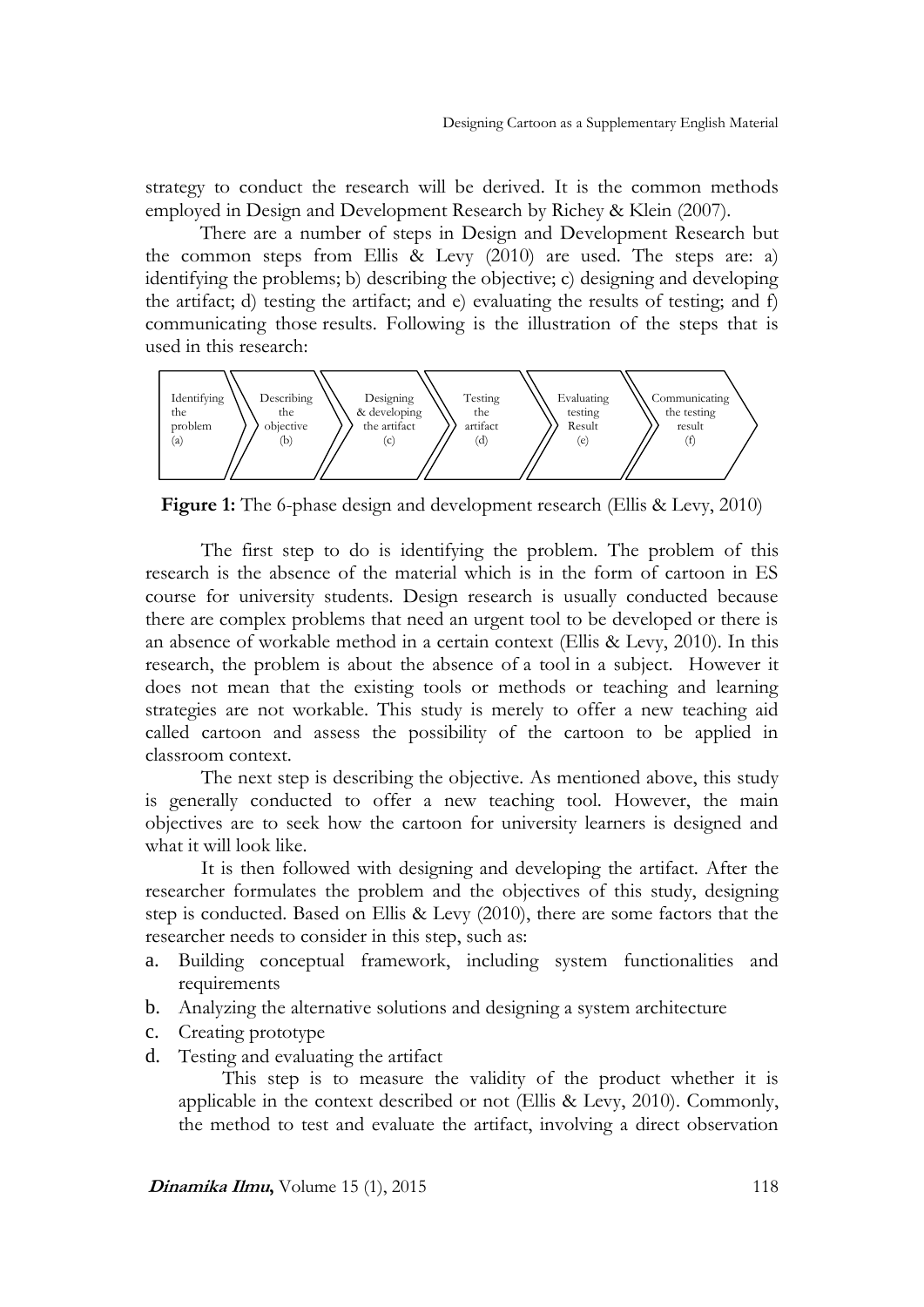from pilot studies (Ellis & Levy, 2010) and indirect indicators from surveys, questionnaires, interviews, and other observations (Richey & Klein, 2007). Here are some indicators need to be considered in testing and evaluating the artifact:

- 1) Establish the ways in which the product does and does not meet the functionalities and requirements identified for it…
- 2) …by using accepted, literature-supported processes…
- 3) ...in order to ensure acceptance of the value of the artifact.

Meanwhile the piloting of this project uses expert review method and direct observation to the end target users.

e. Communicating the testing results

This is the final step functioning to show the results of the study. Based on Ellis & Levy (2010), there are four types of conclusion that are drawn in this study taken from Richey & Klein (2007) as follows;

- 1) Indicator for a new theoretical construct.
- 2) Inspiration for developing new hypothesis, identifying new variables, and expanding insight into a richer explanation of already discovered causal relationship.
- 3) Better understanding of design process itself.
- 4) Discovery of heuristic and broadly applicable principles regarding design, development, or use of a tool or model.

The participants of this research are university students, a design expert and a subject matter expert. The population is Faculty of Education (FoE), Sampoerna University students. For a need analysis or preliminary study, the students who participated are 5 of 6 students, cohort 2013 who had learned and joined English Structure (ES) class. They joined ES class for one semester and already passed the class. For Test or Piloting step of this study there were 5 of 12 students of 2014 cohort. The students of 2014 cohort are chosen because they are the target end users of the cartoon. They are chosen based on a lecturer's recommendation from Versant test, an English proficiency test issued by Pearson which is held in Sampoerna University by Institute of Languages and Communication (ILC). They represent English competence from the lower, the medium and the higher competence. The next participants are experts on design and subject matter. The expert is a lecturer with a Ph.D. in Education and has some experiences in cartoon development for learning and another lecturer with a Master in Education and has been teaching English structure for 3 years 6 months.

There are two steps used in the data collection techniques; before and after designing steps. In before designing step, the data are collected from the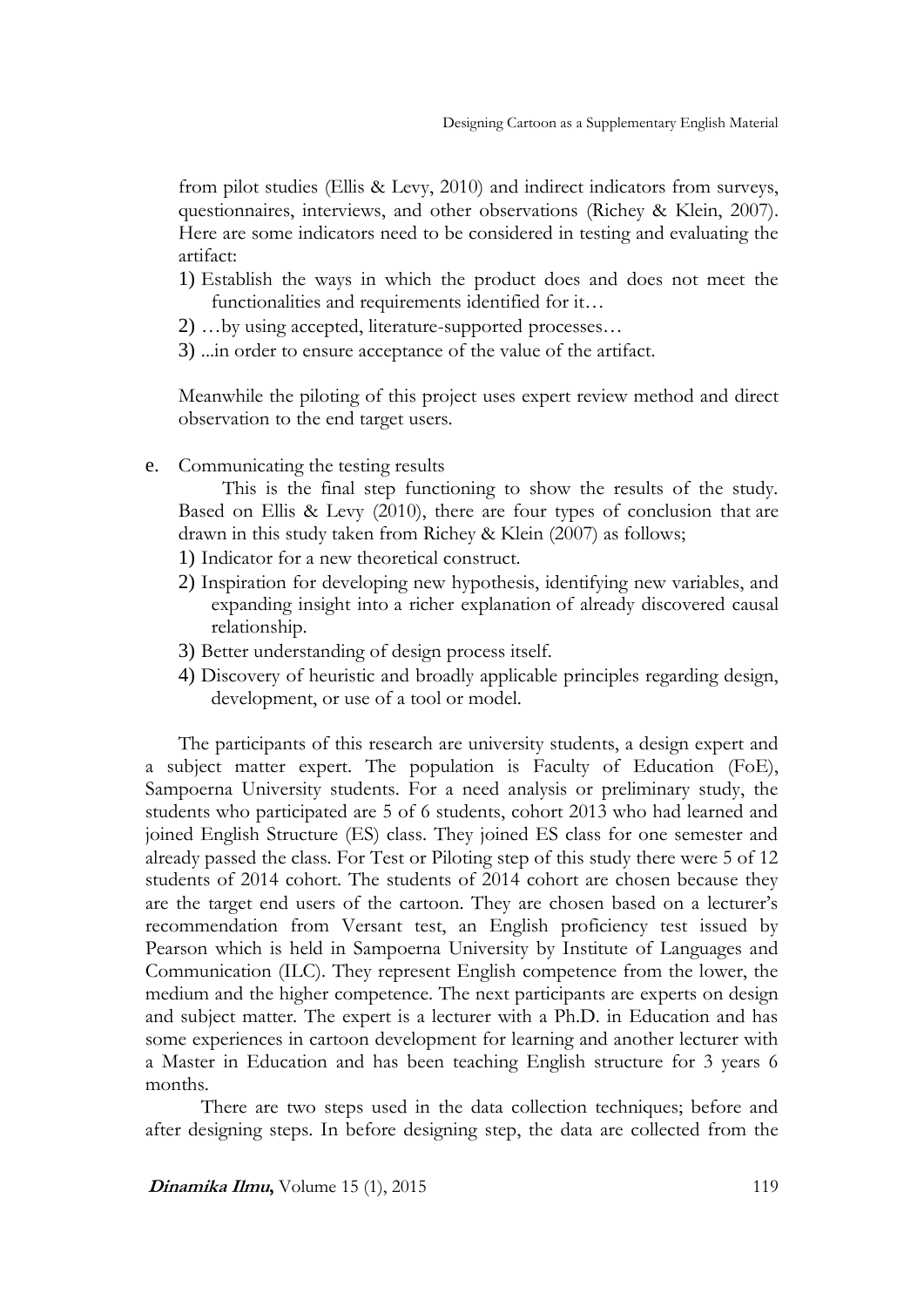preliminary study to identify the problem and the objective of the study. To identify the problem, the researcher collects the data from the students of Faculty of Education intake 2013 who had joined English Structure class. These data functions to identify the objective of the research and to determine the topic of the cartoon based on the student's choice. After that, other data are gained from the subject matter experts regarding the material that would be converted to the cartoon. In this step a library study will also be conducted to support in arranging the research objective and in designing the cartoon. After designing, data from test and evaluation step are taken in this section. The results of piloting test and evaluation with the end target users and experts are obtained.

In order to collect the data, the researcher distributes a questionnaire to each participant. There are three types of questionnaires distributed to the participants. The first type is distributed to Sampoerna University students to gather the information about their needs, lacks, and interests of English Structure course. The second type of questionnaire is distributed to the English Structure lecturers and the third is given to the design expert. The questionnaire distributed to students is aimed to gain the preliminary data of the teaching and learning context in English Structure class. Meanwhile the questionnaires distributed to the experts are aimed to obtain some feedback and suggestion toward cartoon designing as a supplementary material for an English course.

In data analysis, the researcher elaborated how the data are analyzed. The first data, the questionnaires were obtained from intake 2013 students. The result of this questionnaire is to determine the topic used by the researcher in designing the cartoon. Learners are asked the three most difficult grammar subjects and based on the answers, the researcher will categorize by using tally. To analyze the collected data, the researcher uses qualitative approach. In other words the collected data are described in narration. Here are the details of the data analysis in this study:

## *1. Identify the problem/ research and information gathering*

The data were taken from six students of FoE 2013 who already took ES course and the result was that they had difficulties in learning a narrative text. The students were required to choose three topics of the subject which needed to be supported by cartoon. The students were also required to answer some questions regarding teaching and learning condition in the ES class.

## *2. Test and evaluation*

In this step, there were three data obtained. The first was from the design expert, the second was from the subject matter expert and the last was from the target end users. Following are the detail of the procedure in obtaining the data.

- a. Subject matter
	- 1) Discussing the questionnaire
	- 2) Revising the questionnaire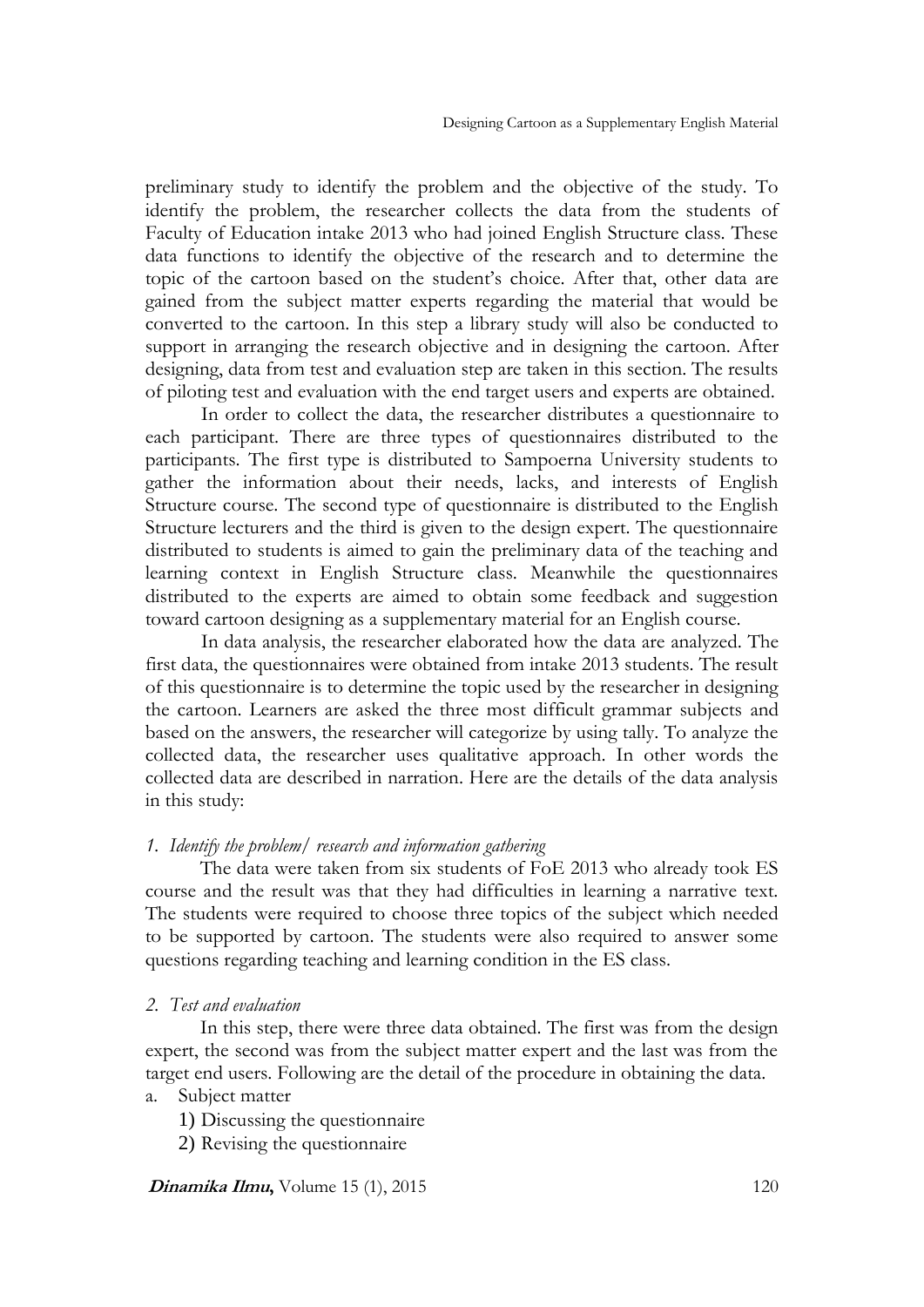- 3) Consulting the cartoon (focusing on grammar and the instruction)
- 4) Revising the cartoon
- 5) Collecting the questionnaire
- b. Designer
	- 1) Discussing the questionnaire
	- 2) Revising the questionnaire
	- 3) Consulting the cartoon (focusing on graphic)
	- 4) Revising the cartoon
	- 5) Collecting the questionnaire

#### *3. Target end user*

This step was aimed to see the feasibility of the cartoon used to the target students. In this step the researcher used the cartoon and a handout to check students' understanding regarding the content of the cartoon. According to Ellis & Levy (2010) the method of testing and evaluating the product of design and development commonly use a direct observation and some indirect indicators from surveys, questionnaires, interviews and other observations.

## **C. Findings**

From the answers of the questionnaire, it was found that ES was a fun learning. Students enjoyed the course and they understood the materials. ES implemented some teaching materials such as text, book, journal, worksheet, and song lyrics. The course did not use any kind of cartoon or comic in teaching and learning process. Students thought that by using cartoon in the class, the learning can be fun and it would be helpful in understanding the concept. From 11 topics offered in the questionnaire, two of five students chose the topic 'The use of grammatical feature in the narrative and description text'. Meanwhile the others chose different topics such as Direct and Indirect Speech, Modal Auxiliaries and Conditional Sentence. The reason the two of the students chose 'The use of grammatical feature in the narrative and description text' as the topic because "this topic fits best for cartoon and will help students to understand more about the topic", and "the grammatical features are complicated". Students A chose this topic because she did not remember about what she has learnt from it and she wanted the cartoon to emphasize the type of the story in narrative and descriptive text. Meanwhile student B remembered the things that she learnt from the topic such as the characteristic of narrative and descriptive text, but she wanted the cartoon to emphasize the grammatical/ language features.

The researcher asked for a material of the topic to English Structure lecturer who is also the expert of the subject matter in this research. Based on the material, it is found that there are several subtopics taught in the topic such as the genre of narrative text, the structure of narrative text, the use of past tense and the use of conjunction. From various sub-topics of narrative text, the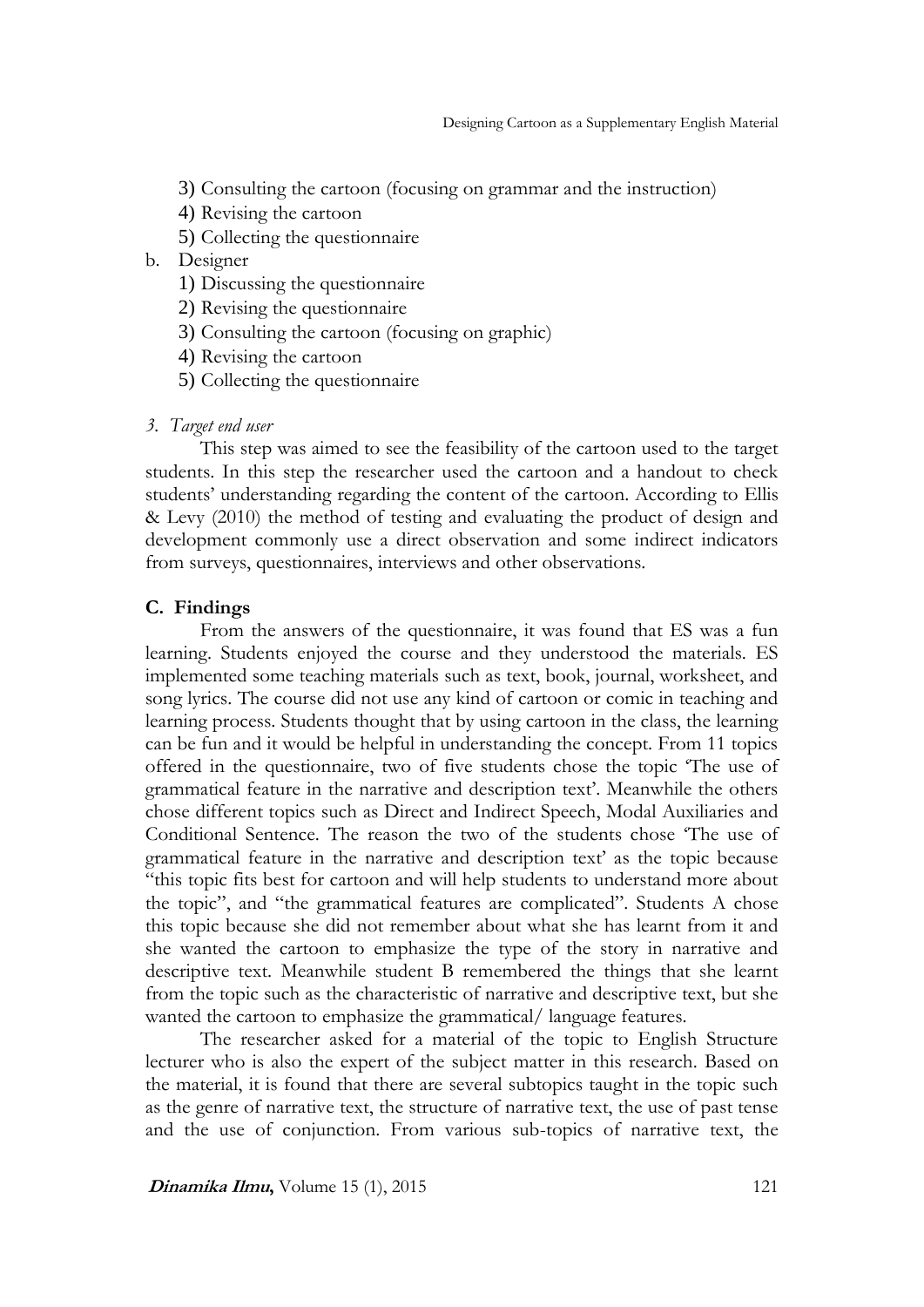researcher decided to focus on giving an example of narrative text rather than explaining about narrative. The reason to focus on giving the example of narrative is because this cartoon enables students to recognize and analyze the text before going into the lesson. So, this cartoon has an objective to enable students in analyzing the grammar features and characters of the narrative text.

After deciding the objective of the cartoon, the reseacher chose myth as the genre. The myth is entitled 'The Tragedy of Jayaprana' which is taken from a book by Terada (1994), 'The Magic Crocodile and other Folktales from Indonesia'. This story is chosen because it is not a familiar story taught in school. The story is a myth because it is related with Balinese belief about kindness to other mankind.

## **1. Designing**

a. The story

The story was taken from a book entitled The Magic Crocodile and Other Folktales from Indonesia written by Alice M. Terada telling about the Balinese's belief in crime. The title of the story is The Tragedy of Jayaprana. In the story there are several characters named Jayaprana, The King, Ni Layonsari, I Sawunggaling (the guard), The King's Wives, Ni Layonsari's family, and The Servants. In the story, the dialog is found limited, most of the story is narrative. The researcher as the designer will create some dialogs to emphasize the story. Following is summary of the story before it is converted to a cartoon.

1) Orientation

On Bali Island, a long time ago a terrible epidemic swept through a village and caused many deaths including Jayaprana's parents and sisters. Jayaprana was still a little boy when he was left orphan. One day the king visited the village in order to cheer and help the survivors. He met I Jayaprana, a handsome and polite boy. The king took him to the palace and took care of him as his favorite employee.

- 2) Complication/problem
	- a) When Jayaprana reached the age of twenty-five, the king asked him to marry somebody and Jayaprana chose a girl named Ni Layonsari whom he just met. The king was pleased and made a festive party. Ni Layonsari was the most beautiful bride the king had ever seen. The king started to like Ni Layonsari and wanted to take her as his own wife.
	- b) He asked his private guard named I Sawunggaling to help him get Ni Layonsari. The king ordered I Jayaprana to go to Terima Gulf with forty soldiers to get killed by I Sawunggaling.
	- c) I Jayaprana got stabbed by I Sawunggaling and died.
	- d) Some soldiers buried Jayaprana's body because they respected him and regretted his death.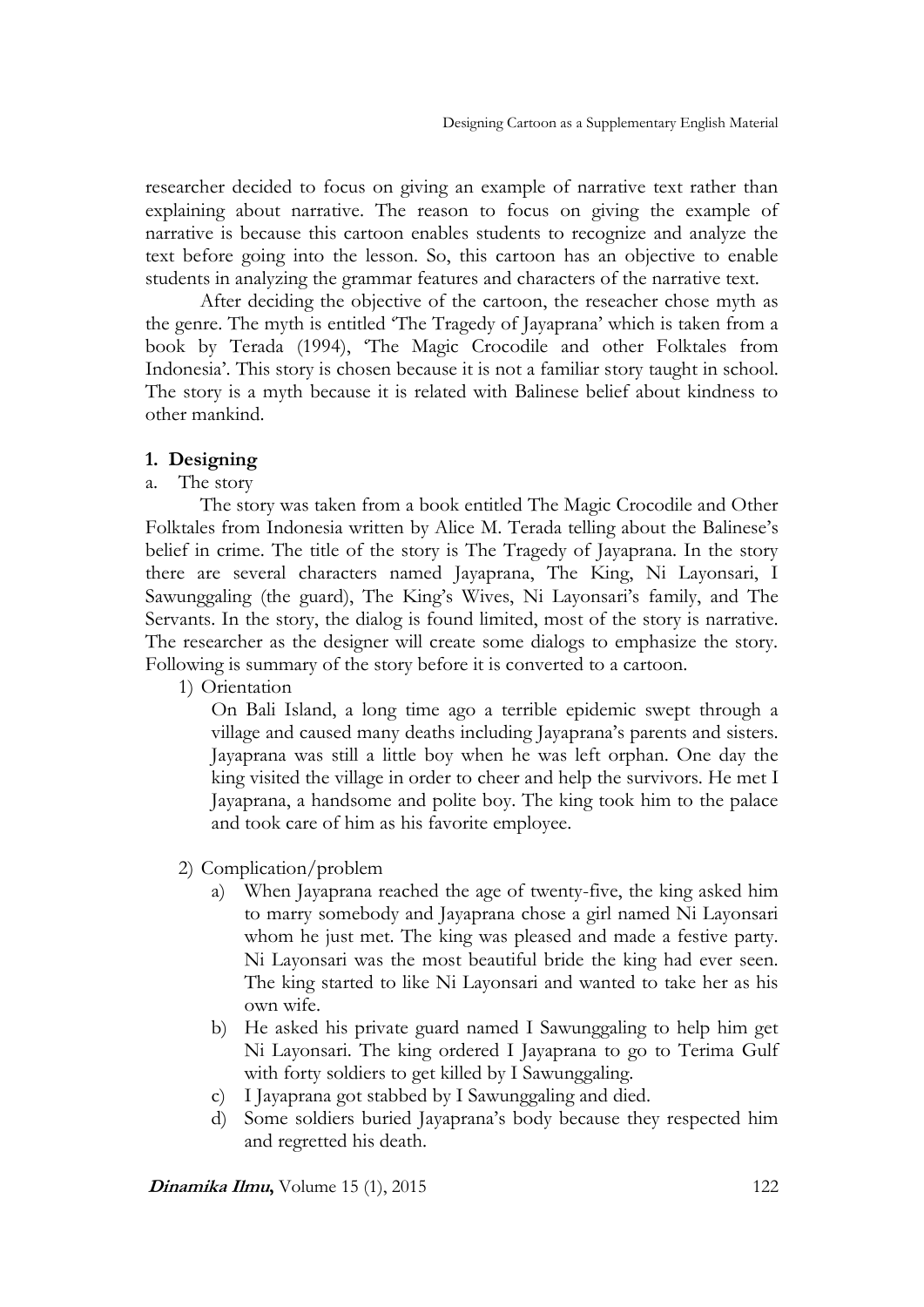- e) On the way back to the palace, many soldiers died because they were attacked by tigers and snakes when the sky suddenly turned dark. Only ten of them survived and reached the palace.
- f) The soldiers reported to the king and to Ni Layonsari that Jayaprana died on the way to Terima Gulf.
- g) However Ni Layonsari did not believe what the soldiers told the king. She insisted that the soldiers tell the truth. The soldiers said sorry to Ni Layonsari and told her the truth.
- 3) Resolution
	- a) After the soldiers told the truth, Ni Layonsari was sad and fainted. In her faint she saw Jayaprana and he told her that if the king asked her to marry him, she should refuse and he (Jayaprana) would wait for her in heaven.
	- b) One day the king summoned Ni Layonsari and asked her to marry him. Ni Layonsari refused him and killed herself by taking the king's Kris and stabbed herself.
	- c) The king was mad. He killed so many people before killing himself. He died.
	- d) Some loyal soldiers blamed the people of the passing of the king, so they attacked them, and it caused a war. Only Ni Layonsari's family survived.
	- e) Layonsari and Jayaprana were believed to gather in heaven.

## **2. Cartoon Principles**

a. Genre of cartoon

The genre of this cartoon is not included in the three genres of the cartoon that Fairrington (2009) mentioned which is based on its panel. It is not strip cartoon, editorial or gag cartoon, it is a cartoon that consists of one single panel in every page. This cartoon consists of 24 frames or panels, a single panel on every page. However if it is printed to PDF it can be like a strip cartoon but since students are going to use it online, this cartoon cannot be concluded as a strip cartoon.

b. Elements of cartoon

1) Balloons

Balloons used in this cartoon are mostly rectangle balloons to emphasize the characters' talk. There are some bubble-balloons used to show that the dialog happens in the character's head and they are unspoken. In the end of the story, sharp balloons are used to show the exaggeration from one character. The function is to rise up the tone of the cartoon so the readers can get a different tone from the text.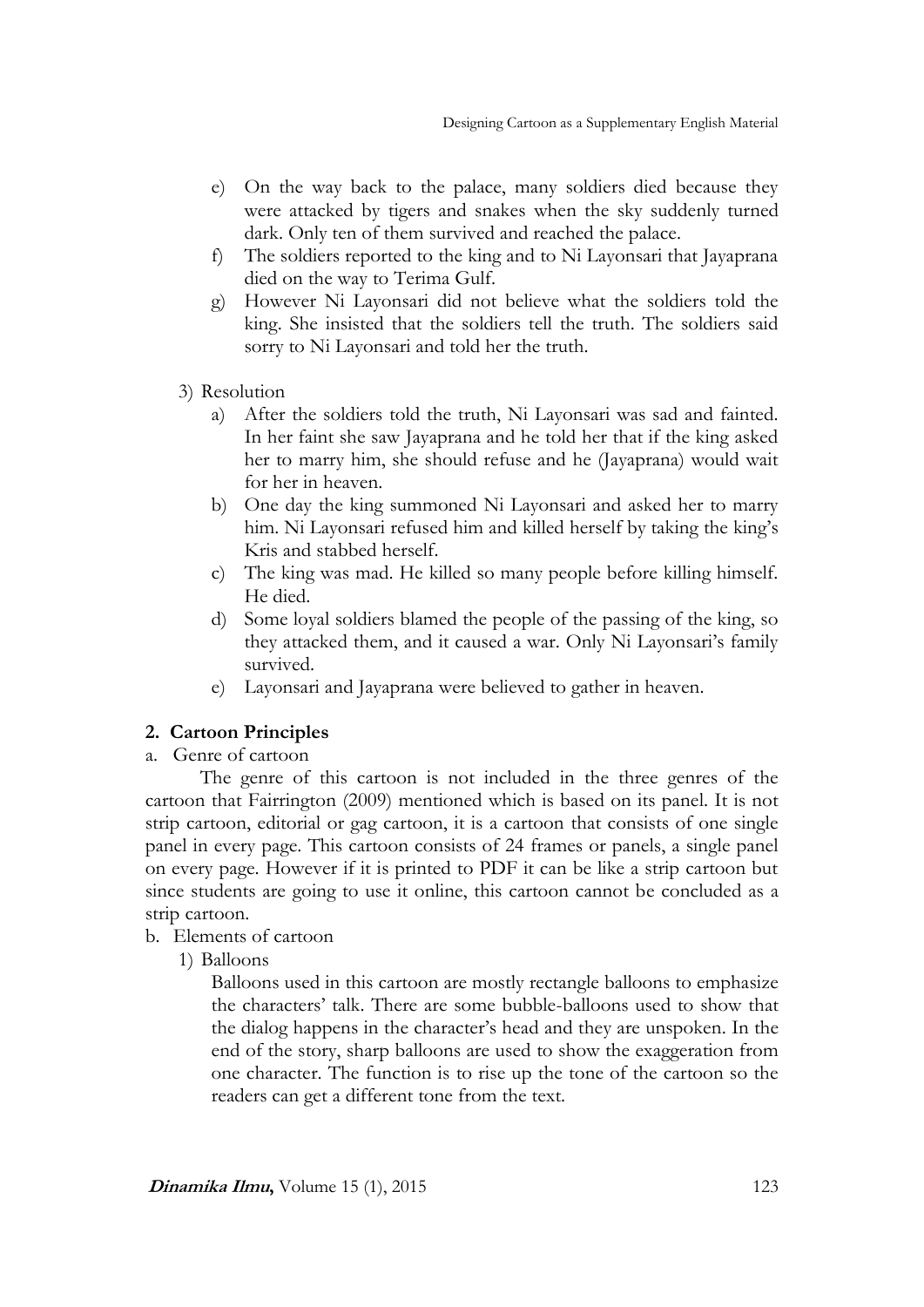2) Caption

The feature of caption in the cartoon is really helpful in facilitating the narrator who is the character at the beginning and at the end of the story. In other words, captions function to show that the cartoon is narrative and it is told by somebody outside the story of the Tragedy of Jayaprana.

3) Characters

In this cartoon, the characters are divided into two categories based on the function and the scene. The first is the story teller to guide the story, and the second is the story characters. There are two story teller characters: a boy and a girl. Their function is to bring the readers into the story and guide the students to read the cartoon as it is instructed. The second, the story characters are the characters that play in the story of the Tragedy of Jayaprana. There are kid version of I Jayaprana, adult version of I Jayaprana, Ni Layonsari, The King, Soldiers and Tigers. Some of the characters also function as the scene such as the tigers in frame 12 and the soldiers in frame 9.

4) Scene

This story is a Balinese's story, the scenes mostly take place in Bali. Some scenes of Bali such as Bali temples, Bali villages are needed. There are several background pictures needed to represent the scenes. There are some pictures needed as the background such as, the wedding, village, palace, aisle, soldiers, jungle, jungle at night, dead people, and the outside of the palace. In addition, the scene of kitchen is chosen as the representative of a home for the two additional characters (a boy and a girl as the storytellers).

Meanwhile, for the foreground, there are some pictures needed. The first is the main character such as a boy, a girl, Jayaprana figure, Ni Layonsari and The King. The second is the supportive characters such as soldiers and tigers. Also the ornament of wedding is needed to emphasize about the festive wedding party.

## **3. The Software**

Cartoon Story Maker v1.1 has some features to support the cartoon making. Starting from the main character, the software enables some characters to be used and this study uses the two of the cartoon main characters. The software also supports the space for users to use the customized or their own designed character by using foreground feature. By using this feature, the users can import the character or other image from the computer or from a USB data. This feature is not only for importing character but also for other image that function as a foreground.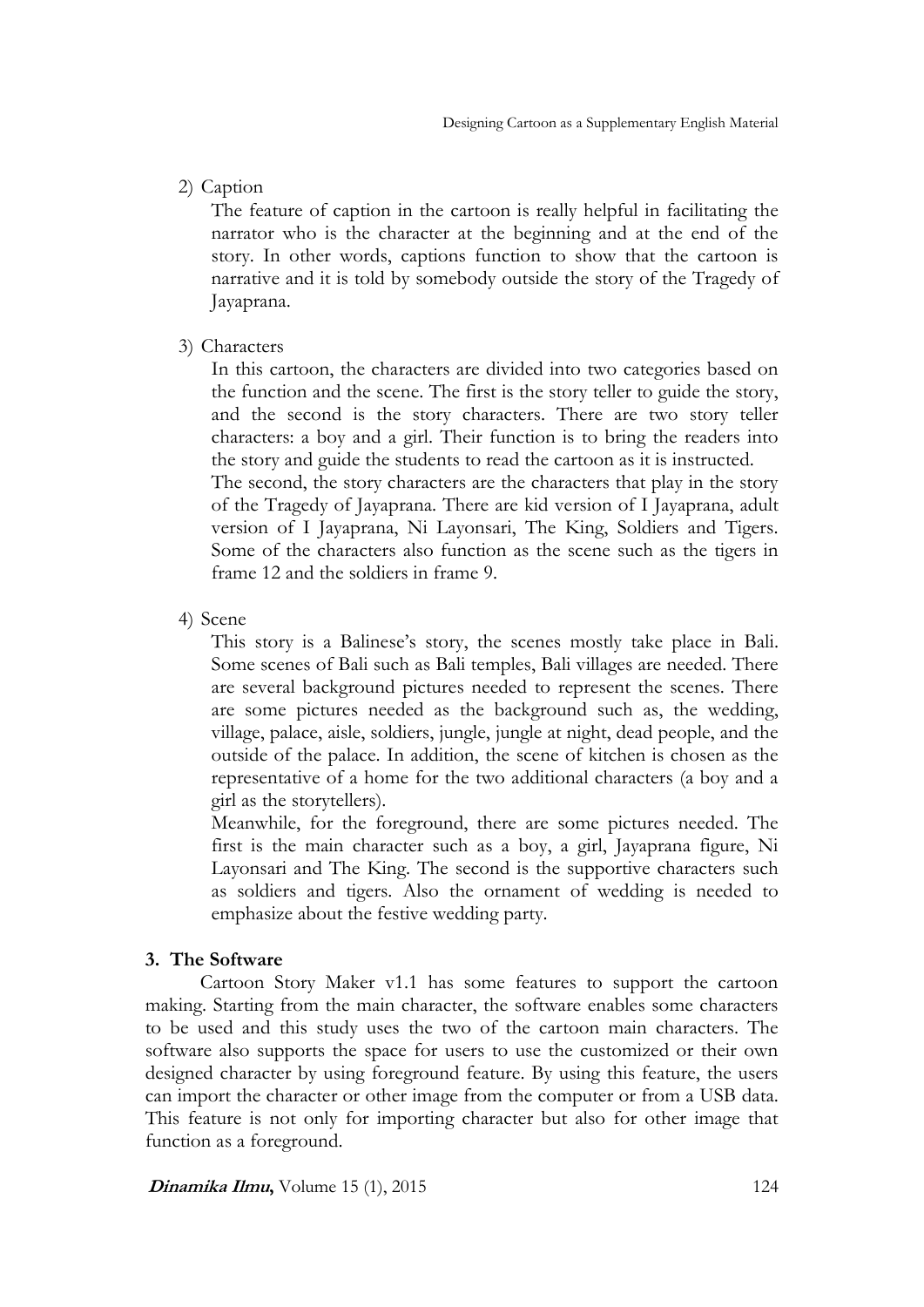The software also supports nineteen background images for the cartoon. In this project, the user also uses some default backgrounds. However there are so many additional backgrounds needed to support the story. The user uses a feature import background and makes the background images by using drawing applications before importing them to this software.

Caption is really helpful in this cartoon because it is about a narrative story. In a narrative story, narration is really needed to tell the story. In this cartoon, balloon helps to emphasize the story and to bring reader to the plot of the story. In the first and last frames, balloons are used by two characters with the function to bring the readers into the story and to follow the instructions.

The cartoon is published to the html extension as the default extension of the cartoon. It can also be converted to PDF by using feature Print. However there are some difficulties in publishing the cartoon. The text that is displayed on the workspace could be different with the text that is printed into PDF or html. The researcher needs to review the text and edit it if there are some texts that are not displayed when it is printed.

## **4. Testing and Evaluating the Product**

There are some sessions that researcher had with the experts. The sessions discuss about the problems, the design, until the preparation of piloting the product. After having some sessions, the researcher gave the questionnaire sheets to the experts. The design expert focused on the episodes of the cartoon, character design and background. Meanwhile the subject matter expert focused on the topic, the content of the cartoon, some grammar corrections and the language of the cartoon. This step is aimed to know whether the cartoon is designed properly based on the principle of cartoon designing or not. In addition, this step aims to see whether the cartoon designed meet the objective of the course or not and to see the feasibility of the cartoon to be used in a classroom context.

There are two things that should be considered in the cartoon designing based on the discussion with the design expert. The first is about the size of the characters, the second is about the episodes. Based on the discussion, the size of the characters can be created as a big picture to emphasize the power of the one who is talking or as the sign of foreground of the cartoon (Fairrington, 2009). However some of the characters were too big, so the researcher needed to resize them. Figure 4.5 shows a big character as the foreground and some small characters as the background which are created smaller to emphasize the foreground.

The second thing that should be considered is the length of the episodes in each frame. Before revising, the total number of the frames is 16, but there are some frames having too many dialogues and are needed to be separated into two or three frames. The frames that should be separated into two frames are frames 2, 4, 7, and 8. Meanwhile the frames that should be separated into three frames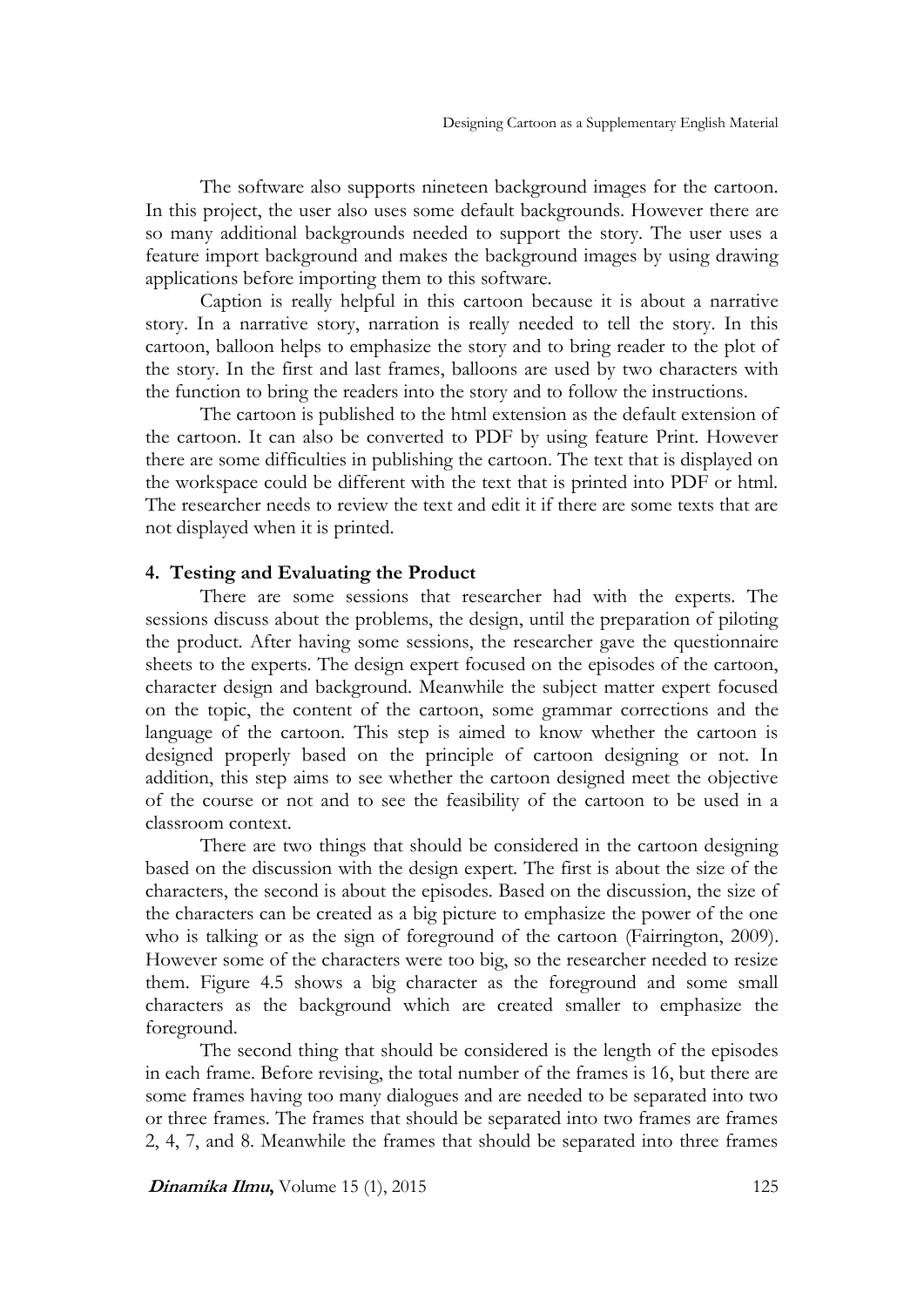are frame 9 and 10. After the frames are separated, the total of the frames become 24. The other thing that should be considered is the background of the cartoon which should represent what is being told in the story. For example, the story tells about an event in the village, and then the background should represent the village. Figure 4.6 shows how a background is changed to represent the story. The image which consists of trees and houses with green as the dominant color is used to represent the image of a village.

The last step is piloting the cartoon to the target end users. The students who participated in this piloting step were the representation of 2014 students. They were chosen based on the last Versant Test (an English Competence test). There were five from six students participating in this step. Two of them got the highest score, the other two were in the middle and one got the lowest score.

This step is aimed to describe in what ways the cartoon meets or fails to meet the requirements. The requirements of cartoon based on Kabapinar (2005) are cartoon as a tool to find out students' ideas without being affected by others, to fix students' misconception and to produce language. In this step, the researcher used a handout to check students' understanding toward the cartoon. The handout is adapted from oackdome.com which is usually used to check student's comprehension toward narrative stories. The handout can show the students' response toward the cartoon and determine whether the cartoon is feasible to be used or not.

Before using the handout, the researcher also discussed it with the expert of subject matter whether it is a valid instrument or not. The expert agreed upon the instrument because there were some questions that required students to write some elements of story based on their reading. The first is students need to write the title of the story. The second, the students need to write the characters existing in the story. The third, students have to write the setting where the story happened. The forth, they need to write the conflict of the story and the solutions of the conflict. In conclusion the expert agreed that this handout could help to check students understanding regarding the story.

After the handout was agreed by the expert, the researcher set the instruction of the learning. In the piloting session, students entered the class and worked in pair with each pair at least having one laptop. The class was not like a regular class. The students were given about sixty minutes to work on the cartoon. Students were required to open the html file of the cartoon and read it. While reading, students were required to analyze the cartoon by using the handouts. Students needed to jot down the grammar features (past tense & conjunction) and the summary of the cartoon. Following are the result of the students' work toward the cartoon.

a) The past tense found

Students were required to write the past form of the verb without writing the complete sentence. It is to make them easier in working and also to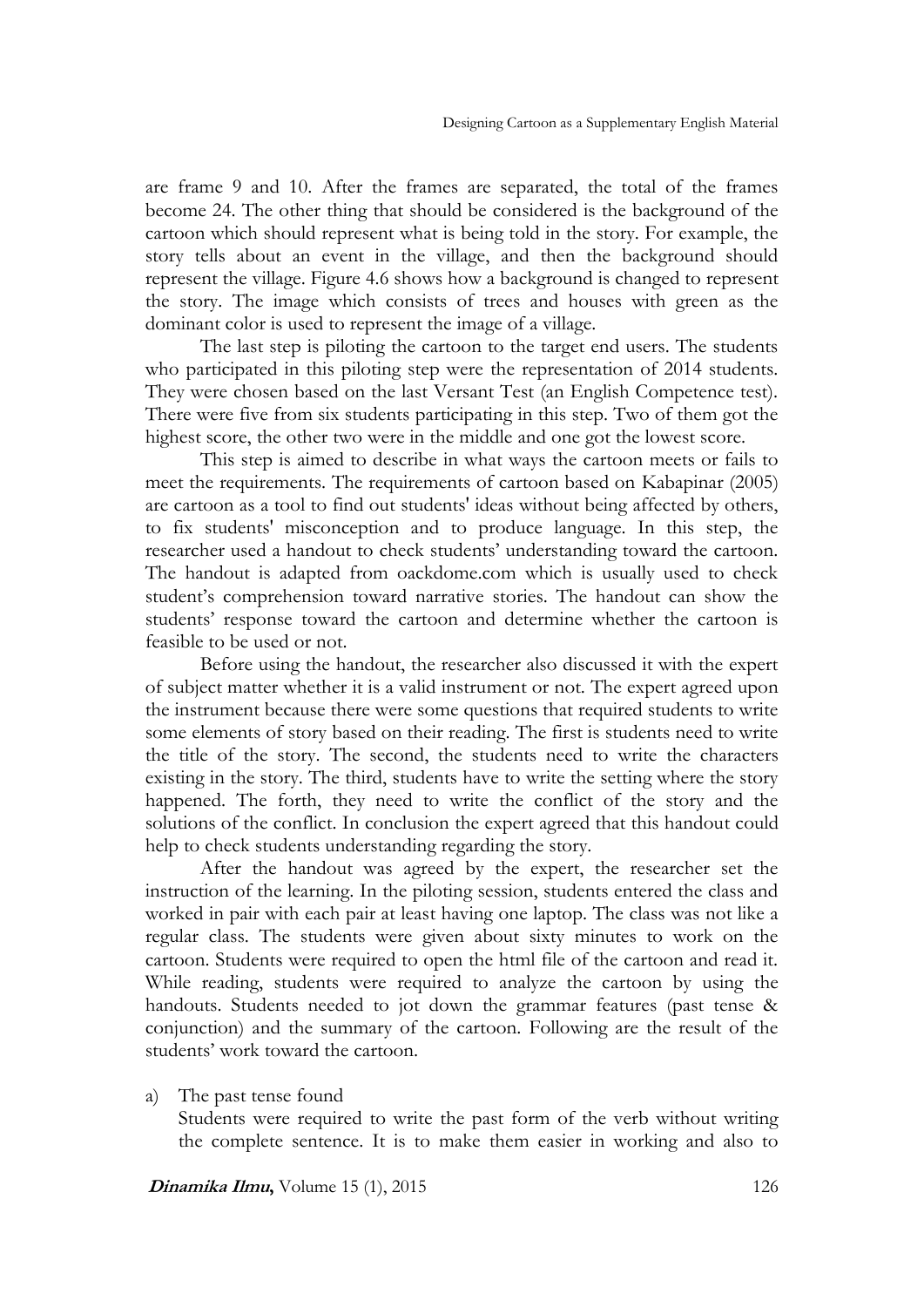minimize time consuming in writing the sentences. Student A found seven words, they are was, swept, died, left, grew, up, asked and were. Student B found three words: asked, left and refused. Meanwhile student C found six words: asked, refused, experienced, went, cried and reported. Student D found twenty words: was, asked, died, raised, grow, reached, refused, met, could, went, experienced, realized, spilled, witnessed, cried, walked, attacked, called, appeared and toppled. Lastly, student E found three words: was, read and swept.

b) The conjunctions found

Students found many conjunctions on the cartoon. Student A found two conjunctions: 'and' and 'but'. Student B found three conjunctions: 'then', 'farther on' and 'suddenly'. Student C found two conjunctions: 'then' and 'suddenly'. Student D found six conjunctions: 'whereas', 'but', 'so', 'then,' 'suddenly' and 'and'. Meanwhile student E found three conjunctions: 'suddenly', 'but' and 'and'.

- c) Handout questions and answers
	- 1) What is the title of the story?

This is the first question in the handout. The researcher made a mistake in creating the title of the cartoon. It was supposed to be 'The Tragedy of Jayaprana' but the researcher wrote only 'Tragedy of Jayaprana'. So, the five students wrote the title 'Tragedy of Jayaprana'. So, technically the students wrote the right answer based on the cartoon.

2) Where are the settings?

In this second question, students have several different answers although they worked in pairs. It is found that student A got three settings of places upon the cartoon: kitchen, forest and Bali. Meanwhile student B got Palace, Terima gulf and Bali Island. Student C also found three settings: Bali Island, Village and Terima gulf. Student D found three places: Bali, village and wood/forest. Lastly student E only wrote one place which is Bali.

3) Who are the characters?

In this third question, students wrote the same characters such as I Jayaprana, The King, Layonsari, I Sawunggaling. However student D has one extra character that the other did not mention. She wrote soldiers.

4) What are the problems that exist in the story?

In this forth question, there is a problem because not all the students wrote the answer. There are only two students who wrote the answer, student B and student D. Student B wrote "when the king wants Ni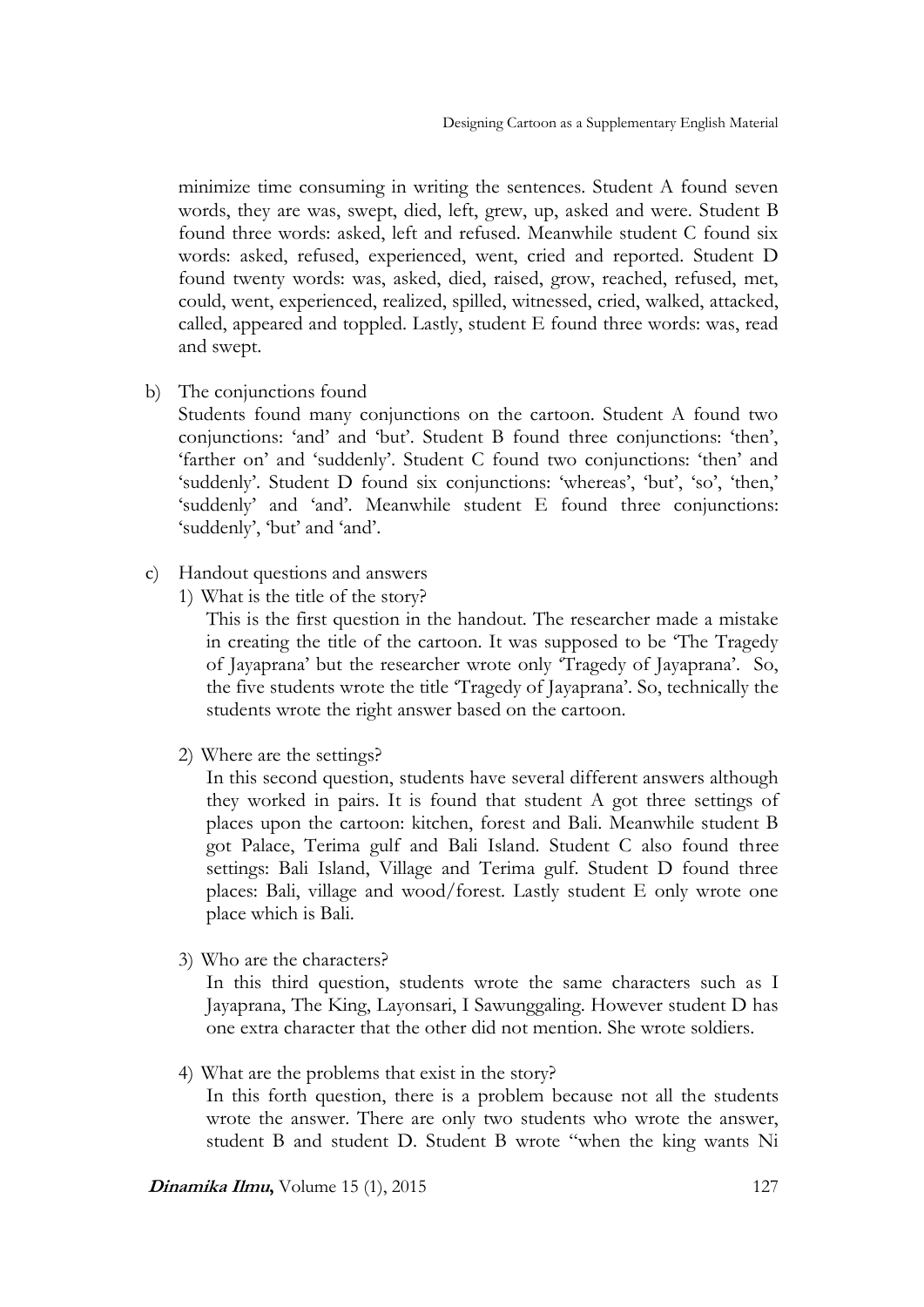Layonsari as his wife. The king asked I Sawunggaling to kill I Jayaprana." Meanwhile student D mentioned that the problems are jealousy and cowardice.

5) What is/are the solution(s)?

Student B and D are the only ones answering the question. Student B wrote "Ni Layonsari suicide. King angry and killed several people and suicide." Student D wrote "by killing each other/oneself".

## **D. Discussion**

## **1. Topic Choice**

The topic was chosen from the students who joined the class which are 2013 cohort students. The topic chosen is grammatical feature of narrative and descriptive text. However, the researcher only focused on narrative text. The focus on narrative text is because the students said that they were sometimes confused about the narrative especially about the grammar feature in it. The Tragedy of Jayaprana story is chosen to represent narrative text because it meets the requirements of a narrative text.

The story is a myth that tells about the Balinese's belief toward the kindness. As the common structure of narrative shows that this story has the opening which shows the setting and introduces the characters. The conflicts existed in the middle part of the story, meanwhile the resolutions existed in the ending of the story. This story is written by a third person, written in past tense, and the connectors are widely used such as 'once', 'then', 'suddenly', etc.

From the way the story is written, it has a chronological plot which the events are told in order with the help of connectors. In addition, the characters are recognizable such as a king who has power and servants who obey the king, and a beautiful elegant woman which has a role as a chosen wife.

## **2. Designing Process**

After the topic is already chosen, the researcher needs to find how the cartoon can present the topic in a narrative way. Myth is chosen as the genre because it can represent a narrative text. The Tragedy of Jayaprana was taken as a representative of a myth. It is because the story is telling about a belief of the Balinese regarding murdering innocent people which can be categorized as a myth.

In the designing process, the researcher goes through some processes in converting the story into the cartoon. Some episodes are cut from the original story, because if it is not cut, the cartoon is going to be very long and boring. The researcher only presents the most important events in the story to the cartoon without adding another new event or new characters. So, the story in the cartoon is still similar to the original one.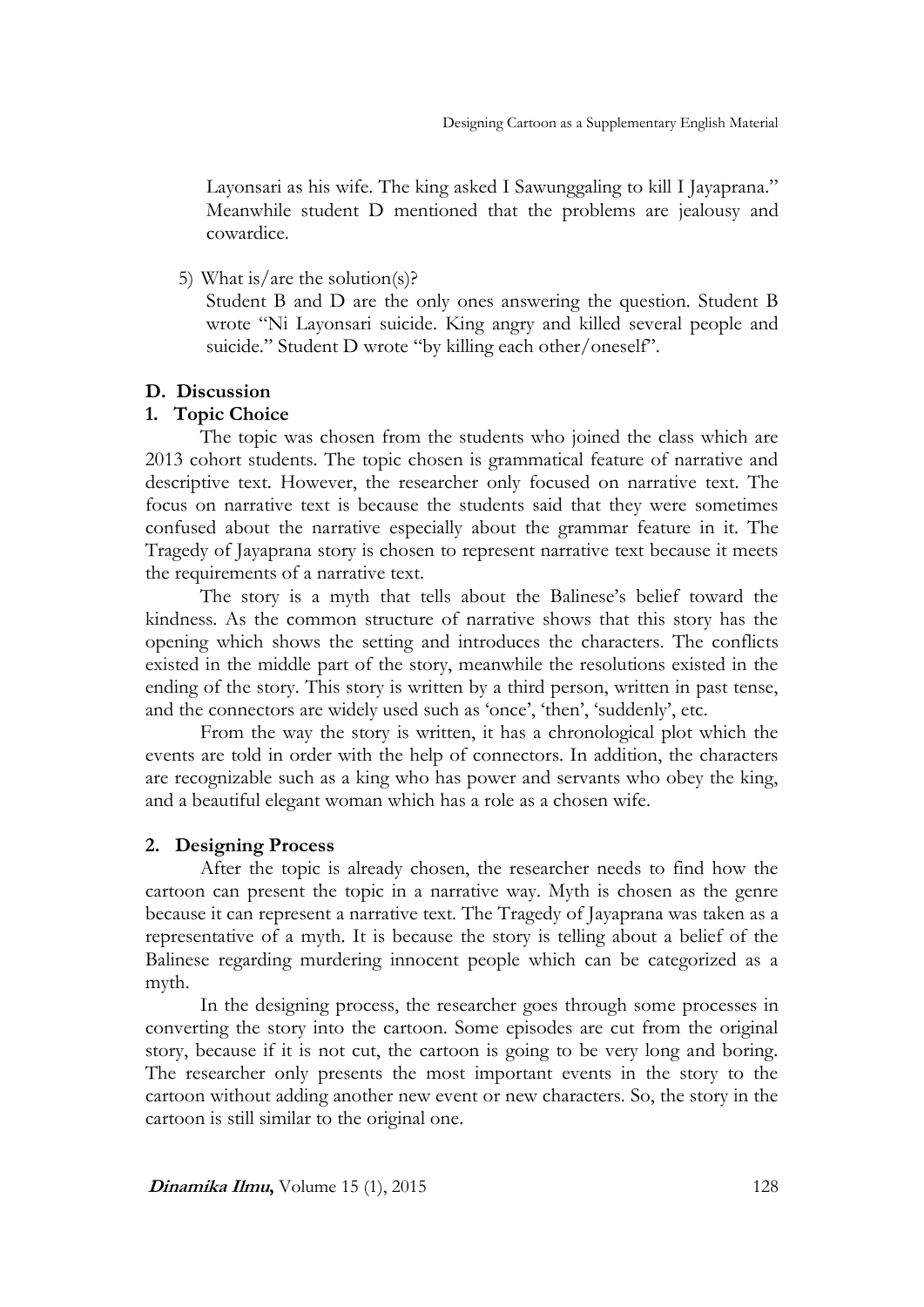The designing process was starting from converting the story into the episodes of the cartoon. In converting the story to cartoon, the sentences are changed into direct sentences to make the cartoon alive. For example in the text written "One day the king visited the village in order to cheer the survivors. He met I Jayaprana, a handsome and a polite boy", when it is converted to the cartoon it is converted into some dialogues (Figure 4.11) to illustrate the meeting between Jayaprana and The King.



**Figure 2:** Converted story

In this cartoon all elements such as balloons, captions, characters and scenes are used maximally. The cartoon also uses two types of balloons, spoken balloon and thought balloon to give a lively impact. Spoken balloons are used to express the character's talk in a normal and exaggerating ways, for example to show surprise, screaming, anger, etc. Meanwhile a thought balloon is also used in several panels in the cartoon. As the function, the thought balloon is used to express the thought of the characters.

The next element used is caption. It is used to tell the plot of the story to support the scene of each frame. The captions stand as the narrator of the story to guide the readers into the story. The next basic element of cartoon used is images that consist of background, foreground and characters. The background is created to tell the setting of the story. In the story, the settings of the place are in Bali, somewhere in the forest called Terima Gulf, the forest where people died, the forest at night, the palace, the wedding, and so on. Following are background images in the cartoon that represent the story which are made by Adobe Photoshop and Corel Draw with Google image help.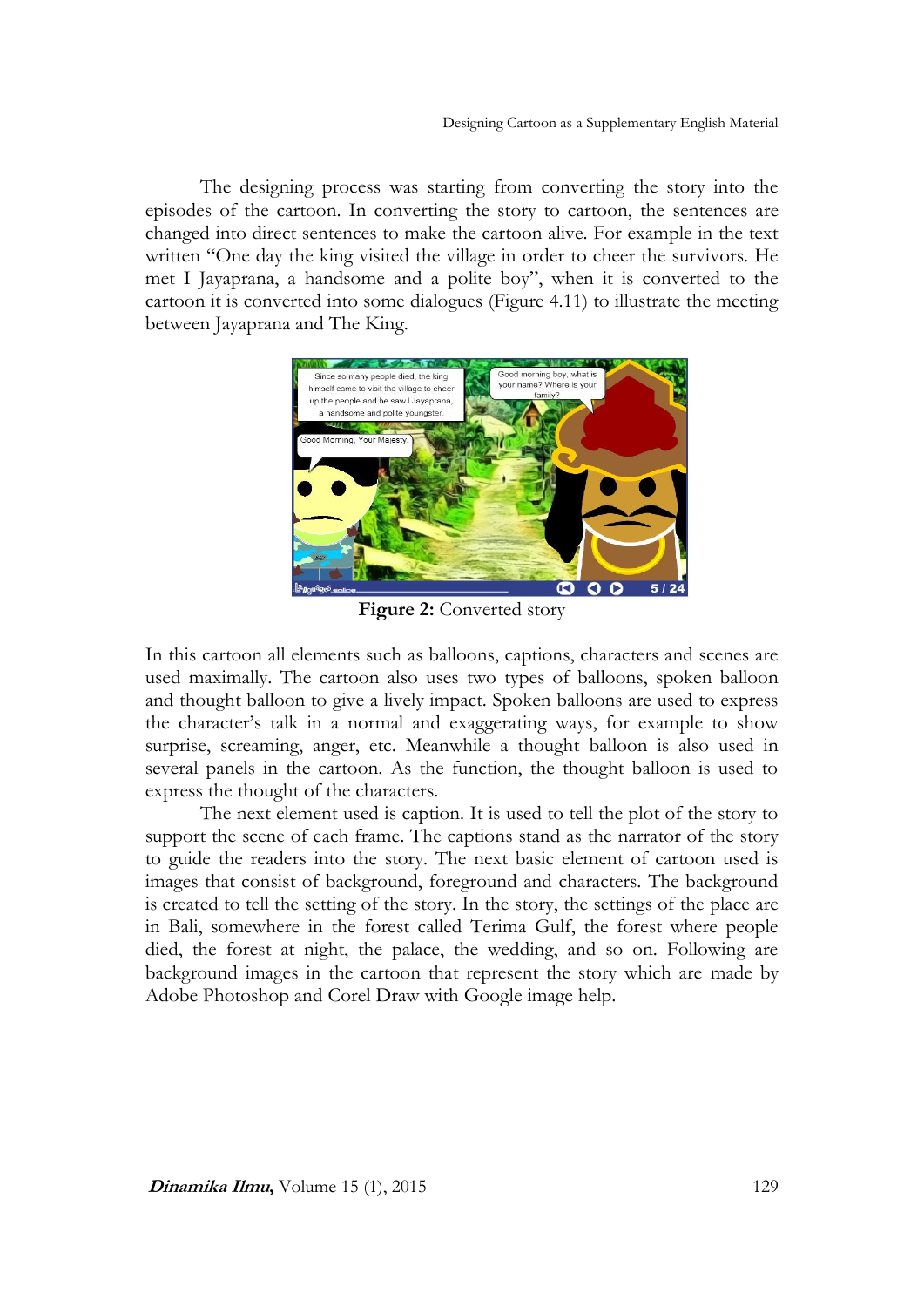

**Figure 3:** Backgrounds and foregrounds

The images are taken from various websites by the help of Google search engine. The keywords used are 'Village cartoon' for the image number 8, 'Balinese cartoon' for image number 12, 'Wedding cartoon' for number 5, 'Palace cartoon' for image number 6, 'Forest cartoon' for number 9, and 'Colonialize cartoon' for number 10. The images chosen are manipulated by adding some effects or another image to present what is being told in the story. The example of manipulated image is image number 1 which is taken from image number 10. Besides background, the researcher also creates foreground along with the background such as in image number 2. The background of image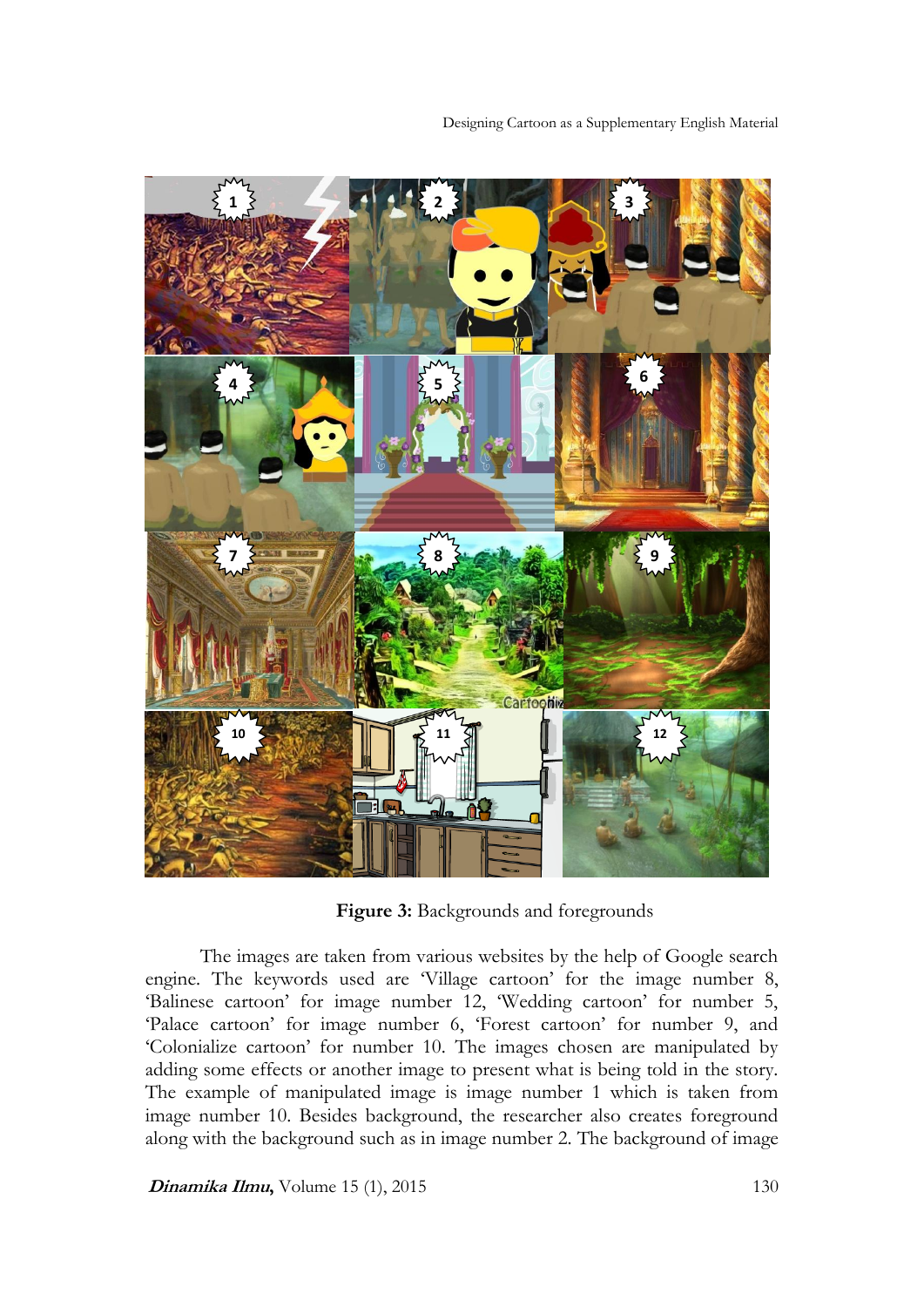number 2 is a big tree in the dark as a sign that the setting is in the forest at night. Meanwhile the foreground is a picture of some men with the headwear as a sign that they are the Balinese knights. The character is also included as foreground because it is located after the background.

Overall, the images for backgrounds, foregrounds and characters are designed by using Adobe Photoshop, Corel Draw with the raw images taken from various free websites. The images are manipulated by joining two or more images into one image, for example images 1, 2, 3 and 4. Meanwhile some images are taken from the default cartoon images in the software such as the image number 11. In this case, technology helps the researcher to create the cartoon without drawing the images manually. Technology has proven to help the researcher solve the inability of drawing problem because there are alternative ways in creating images.

After designing, the researcher published the cartoon. There is a default publishing extension from the software which is .html extension. This extension makes the cartoon accessible from any kinds of devices such as PC, laptop, tablet and smartphone. This cartoon can also be printed into PDF file or printed as a hardcopy. However there is a weakness in publishing matter, the texts in the balloons are unstable. If the cartoon is printed to PDF or hardcopy, there will be some missing texts or some text sizes become smaller or bigger. In this case, the researcher or the designer has to be more patient and thorough. The researcher needs to recheck the whole text before it is presented to the consumer or to the end of cartoon target readers.

## **3. Evaluation**

The design expert is given the complete designed cartoon to evaluate whether the cartoon is designed properly based on the principles of cartoon designing or not. The expert is a lecturer with a Ph.D. in education and has an experience in cartoon development for learning. Following are the details of the expert's evaluation toward the cartoon.

The expert stated that the cartoon has met the objective of the learning, the characters in the cartoon have represented the story, and the backgrounds used have portrayed the setting of the story. The expert also said that the cartoon is understandable and the texts in the balloons and captions function well. The color composition, the images and the whole elements of the cartoon are well collaborated. So it supports readers in reading the cartoon. Framing or cutting episodes are already organized properly.

However in the process of designing, the researcher has some inputs from the expert such as the images created should be smoother and looked more interesting by using Adobe Photoshop or Corel Draw. For example in Figure 4.15 in picture 1, the image of Jayaprana is created in 2D and it makes the quality of the picture not interesting and not make any sense. Meanwhile in picture 2 the image of Jayaprana was made in semi 3D to make it more interesting and make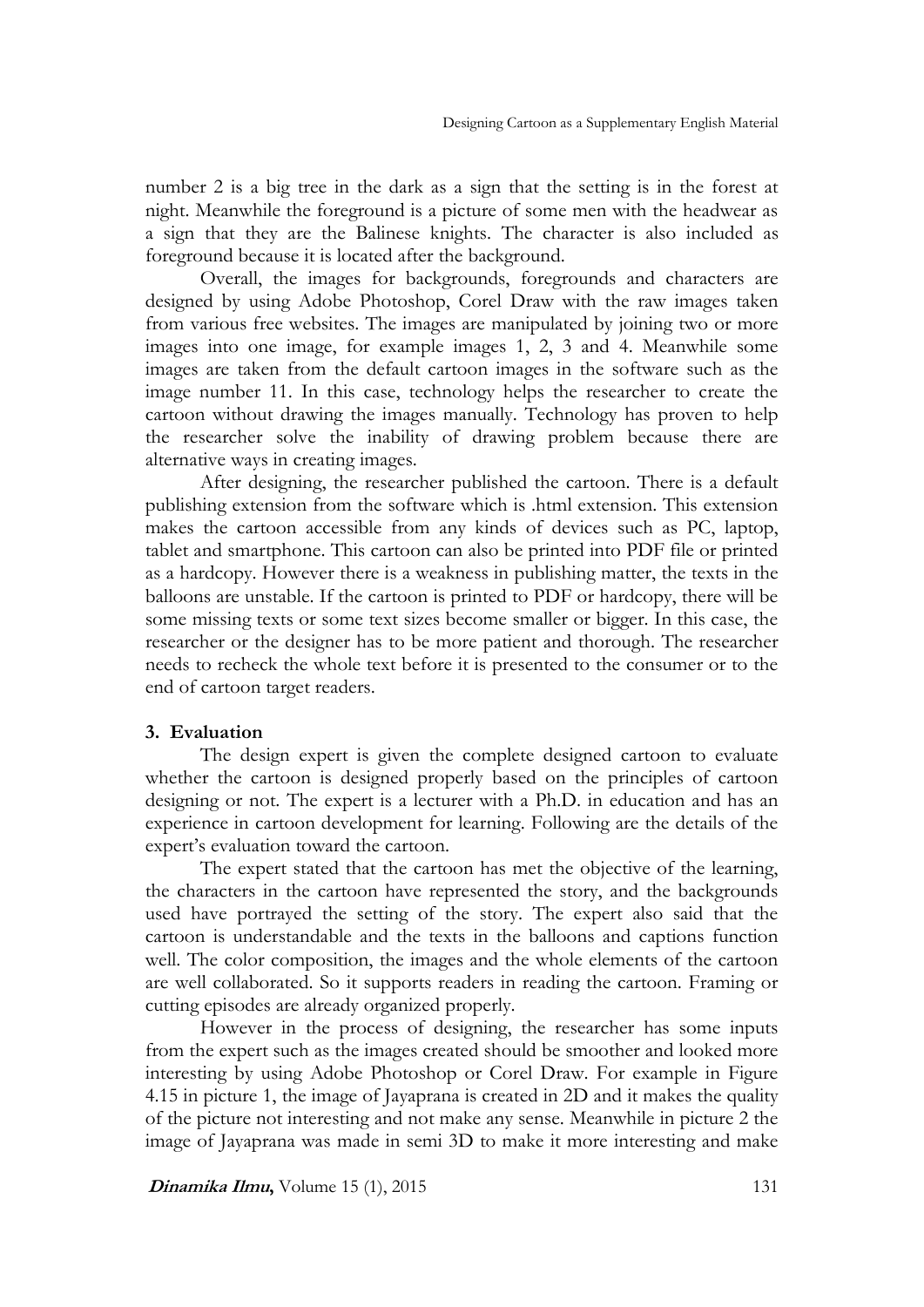sense. In picture 1 the image of Jayaprana is flat and not quite good meanwhile in picture 2 the image is edited by adding some curves in the face part to make it better.

The next input refers to the cut of episodes. Some panels consist of too many episodes or events of the story. The expert recommended that the researcher needs to separate the episodes into two or three panels. Figure 4.17 shows a picture with too many episodes and after being given input by the expert, the panel is changed and separated into two panels in Figure 4.18.



**Figure 4:** Episode before editting



**Figure 5:** Episode after editting

In conclusion, the inputs from the expert are accepted by the researcher and the researcher edited the panels based on the expert's input. After the cartoon was edited, the expert agreed that the cartoon is ready to be used because the images represent the story better. For example the image of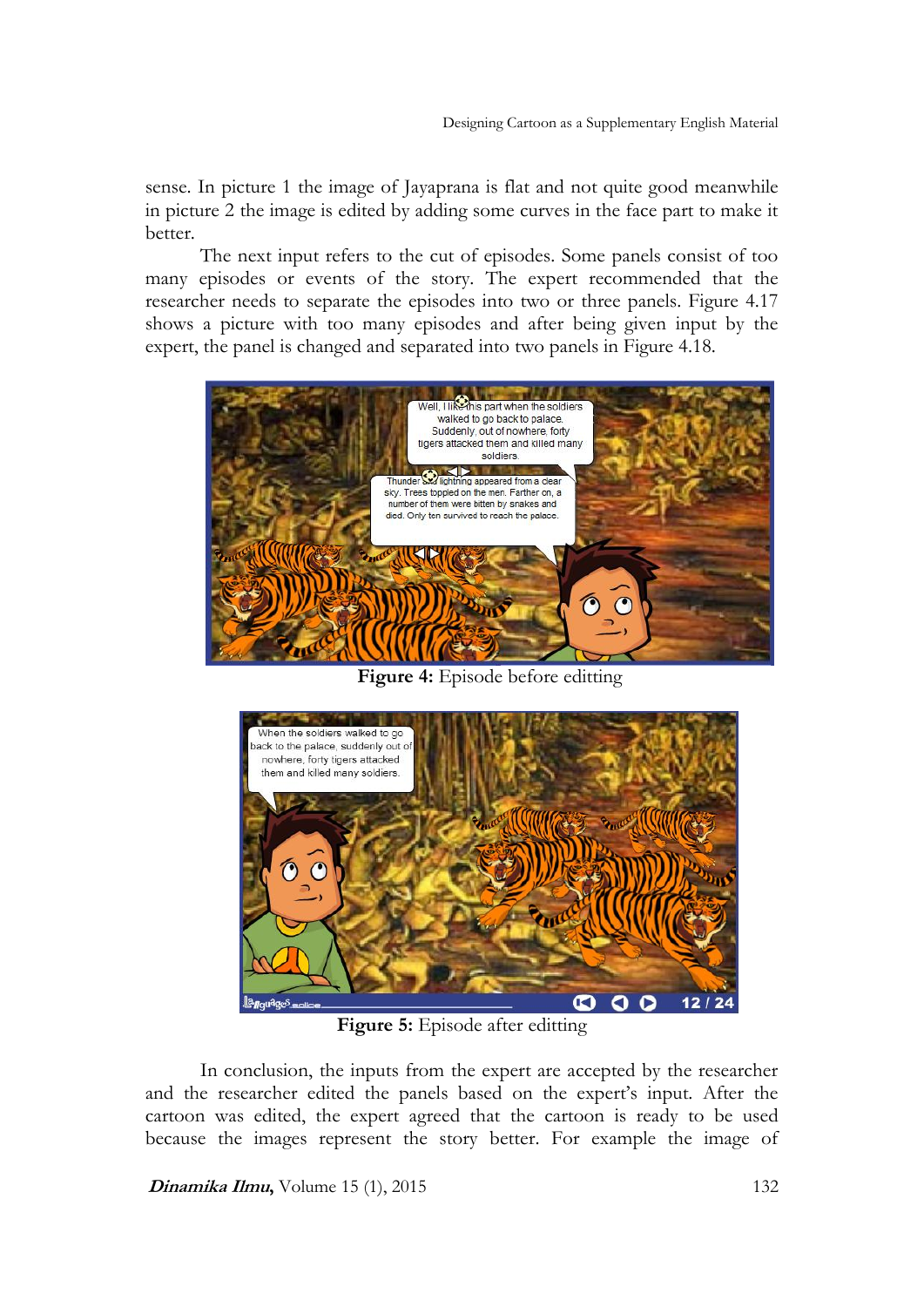Jayaprana is given a headwear as the symbol of a Balinese man. In addition, the episodes and the amount of the text in each panel are also good and ready to be reviewed by the end user.

The next evaluation conducted to subject matter expert is to make sure whether the cartoon meets the objective of the course or not. It is also to see the possibility of the cartoon to be used in classroom context. In this step, the expert is a lecturer with a Master degree in education who has experience in teaching university level in English Structure course for 3 years and 6 months.

Based on her evaluation, the cartoon meets the objective of the learning which the students need to know and analyze the narrative text. The content of the cartoon is also appropriate to the curriculum used in the course. She told that the cartoon is possible to be used in classroom context and it is flexible to be used based on the teacher's creativity. The expert also said that this cartoon can cater students' need in a fun but meaningful learning. However there is a recommendation to simplify the text to make the cartoon more interesting.

The last evaluation conducted to the target end users is aimed to see how the cartoon can be used in the classroom context. Based on the findings, it shows that the cartoon is possible to be used in the classroom. The students were given the cartoon and the problems to answer. Since the time given was limited, some of them did not answer well. Basically, the students could analyze the grammatical features such as conjunction and past tense but in the next activity which they had to answer the problems and the solution of the story, three of them did not answer it. However the other two students answered the questions but they were wrong in answering them. This could be because of the limited time given or some other extraneous variables.

Based on the findings regarding the evaluation to the end users, the cartoon might be a little complicated if the time that students have is limited. To deal with this problem, the cartoon can be used in flipped learning class; so, before coming to the class the students should read the cartoon in their home or outside the classroom. However further study is needed to know the effectiveness of cartoon used in the real context of the classroom or outside classroom.

Based on the evaluation from the experts and the end users, there are some points needed to be highlighted in designing the cartoon. The first is the elements of cartoon to consider especially in putting the text on to the cartoon. The second is the cutting of the episodes and the sufficient length of the text in each panel. The researcher also made some improvements toward the cartoon based on the experts' inputs. The significant example is the amount of the panels which increase from sixteen to twenty four panels because there are some episodes needed to be separated.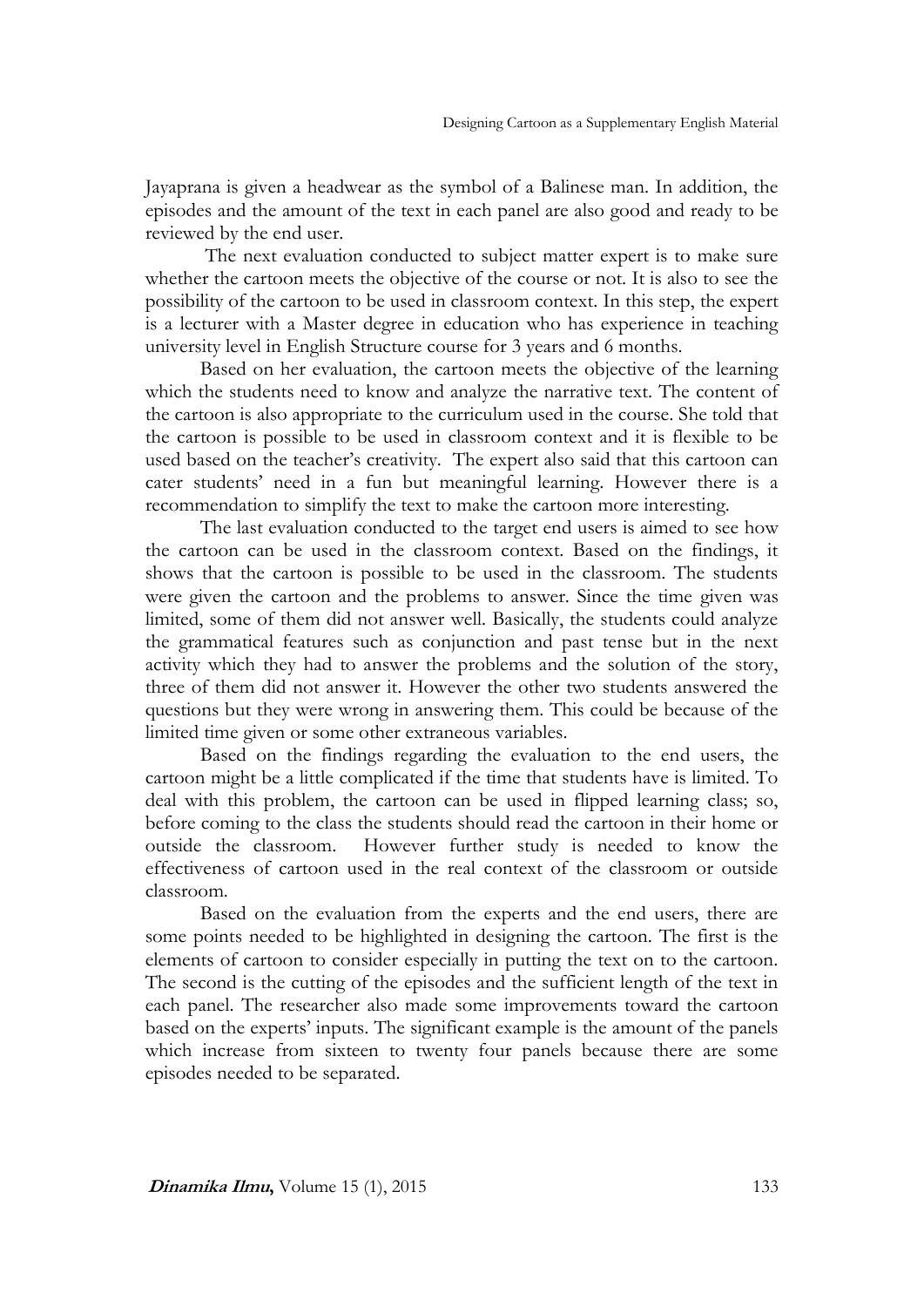## **D. Conclusion**

This research aims to see how a cartoon as a supplementary material for university learners is designed and how the collaboration of graphic/picture with the text looks like. The findings and the discussions answer the first question. The cartoon design starts from choosing the topic and the story, drawing the images, publishing the cartoon, until evaluating the cartoon to the design experts, subject matter experts and to the target end users.

How the collaboration of graphic/picture with the text look like is answered by the published of the cartoon. After being evaluated by the experts, the cartoon shows that graphic/picture is collaborated with the text to tell a message. In this case, the message is the content of a narrative story. Graphic/pictures illustrate the message and the texts sharpen the message. Based on the experts' evaluation, the texts in the cartoon should not be too many because there are some pictures that help the message conveyed.

The result of this study is the cartoon as the product. The cartoon consists of 24 frames and tells about a myth entitled The Tragedy of Jayaprana. This cartoon as a supplementary material is aimed to introduce one of narrative texts in the form of cartoon. In addition, this cartoon is supposed to stimulate the students to analyze the grammatical features of narrative text. The evaluation result from the experts shows that the cartoon is designed well and possible to be used in the classroom context. Following are the factors which show that the cartoon is well designed:

- 1. The cartoon meets the objective of the learning
- 2. The characters used represent the story
- 3. The background, text, balloons, captions, and other images tell the story
- 4. The color composition in the cartoon is convenient to support reading

## **Recommendation**

The cartoon and the way the cartoon is given to the students need to be set. However this research only focuses on the designing process of the cartoon. The process of designing cartoon of English structure course for university students and the prototype of cartoon that is applicable for Sampoerna University students of English Structure course is produced completely. The objectives of this research are fulfilled.

Although the research meets the objective and produces a product, this research might only be a beginning of the Design and Development Research in English Language Teaching department in Sampoerna University. There are some further researches recommended to be conducted regarding the implementation of the cartoon and other researches related to English material designing. A lot of researches show positive attitudes toward the use of cartoon for language study but this cartoon has not been proven to make a better performance for students in learning a foreign language. It shows that further research regarding the implementation of the cartoon might be needed.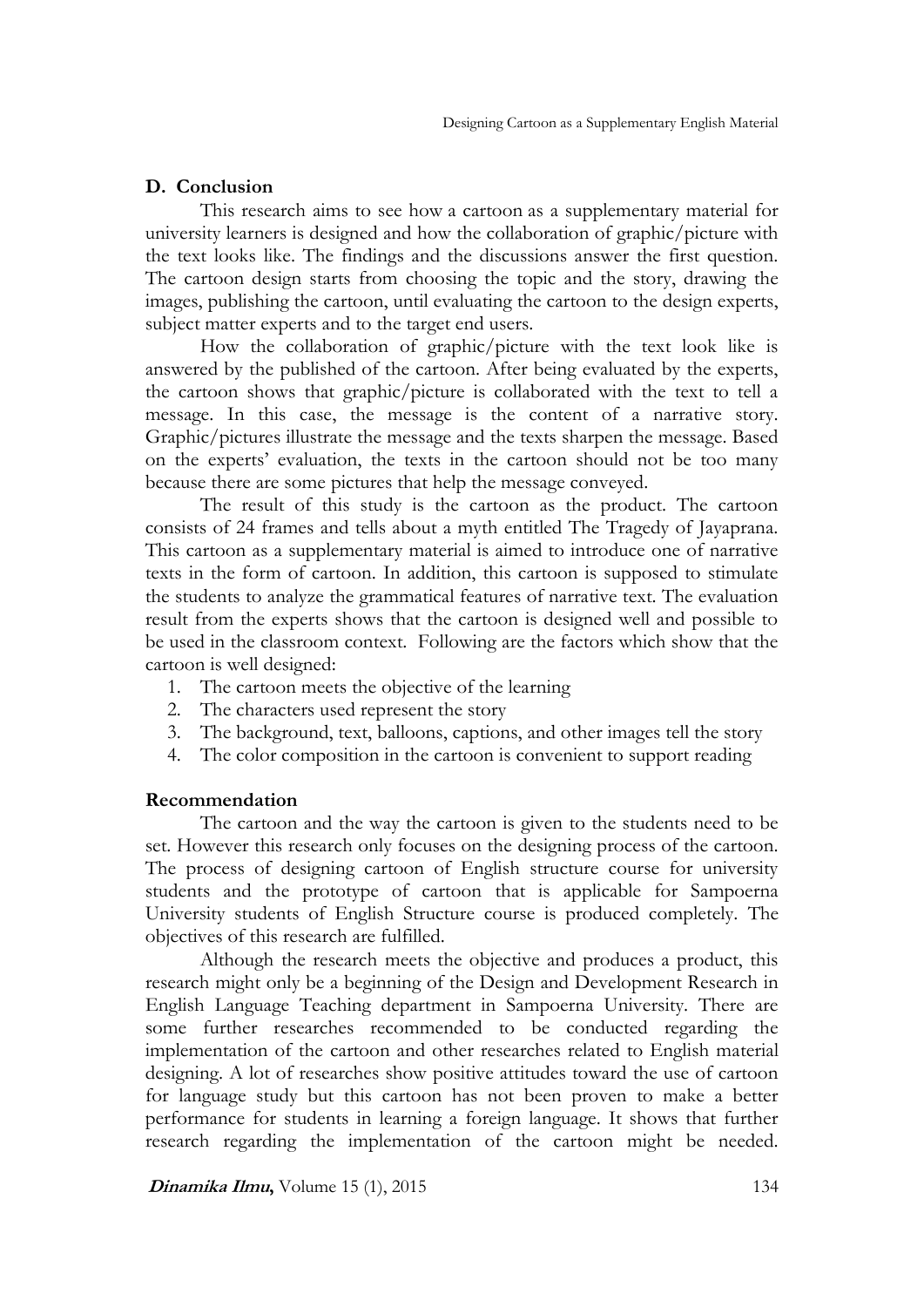#### **BIBLIOGRAPHY**

- Abbott, H. P. (2002). *The Cambridge Introduction to Narrative.* Cambridge: Cambridge University Press.
- Arain *et al.*, (2010). What is a Pilot or Feasibility Study? A Review of Current Practice and Editorial Policy *BMC Medical Research Methodology*, 10:67
- Azis, I. (2015). *Kumpulan Gambar Lucu Meme Pelantikan Jokowi Presiden 2014*. Retrieved from [http://sidomi.com/332289/kumpulan-meme-pelantikan](http://sidomi.com/332289/kumpulan-meme-pelantikan-jokowi-presiden-2014/)[jokowi-presiden-2014/](http://sidomi.com/332289/kumpulan-meme-pelantikan-jokowi-presiden-2014/)
- Arikan, A., & Taraf, H. (2010). Contextualizing Young Learners' English Lessons with Cartoons: Focus on Grammar and Vocabulary. *Procedia Social and Behavioral Sciences*, *2*, 5212–5215.
- Beard, C., & Rhodes, T. (2002). Experiential Learning: Using Comic Strips as 'Reflective Tools' in Adult Learning. *Australian Journal of Outdoor Education,* 6(2), 58-65.
- Birisci, S., Metin, M., & Karakas, M. (2010). Preservice Elementary Teacher's View on Concept Cartoon: a Sample from Turkey. *Middle-East Journal of Scientific Research* 5 (2): 91-97
- Ellis, T., & Levy, Y. (2010). A Guide for Novice Researchers: Design and Development Research Methods. *Proceedings of Informing Science & IT Education Conference (InSITE)*.
- Fairrington, B. (2009). *Drawing Cartoon and Comics for Dummies*. Canada: Wiley Publishing, Inc.
- Fauzan, U. (2014b). Developing EFL Speaking Materials for the Second Semester Students of STAIN Samarinda (pp. 861–864). Surakarta: *Proceedings of 61th TEFLIN International Conference*.
- Fauzan, U. (2014c). The Use of Improvisation Technique to Improve the Speaking Ability of EFL Students. *DINAMIKA ILMU*, *14*(2).
- Gillham, B. (2007). *Developing a Questionnaire*. New York: Continuum International Publishing
- Kabapinar, F. (2005). Effectiveness of Teaching via Concept Cartoon from the Point of View of Constructivist Approach. *Kuram ve Uygulamada E¤itim Bilimleri / Educational Sciences: Theory & Practice*, *5*(1), 135–146.
- Languages Online Team. (2006). *Cartoon Story Maker*. Retrieved from http://www.education.vic.gov.au/languagesonline/games/cartoon/
- Naylor, A. (2014). *Gag Cartoons by Tone*. Retrieved from <https://www.pinterest.com/pin/112519690663247849/>
- Piaw, C. (2012). Using Content-based Humorous Cartoons in Learning Materials to Improve Students' Reading Rate, Comprehension and Motivation: It is a Wrong Technique? *Procedia - Social and Behavioral Sciences*, *64*, 352 – 361.